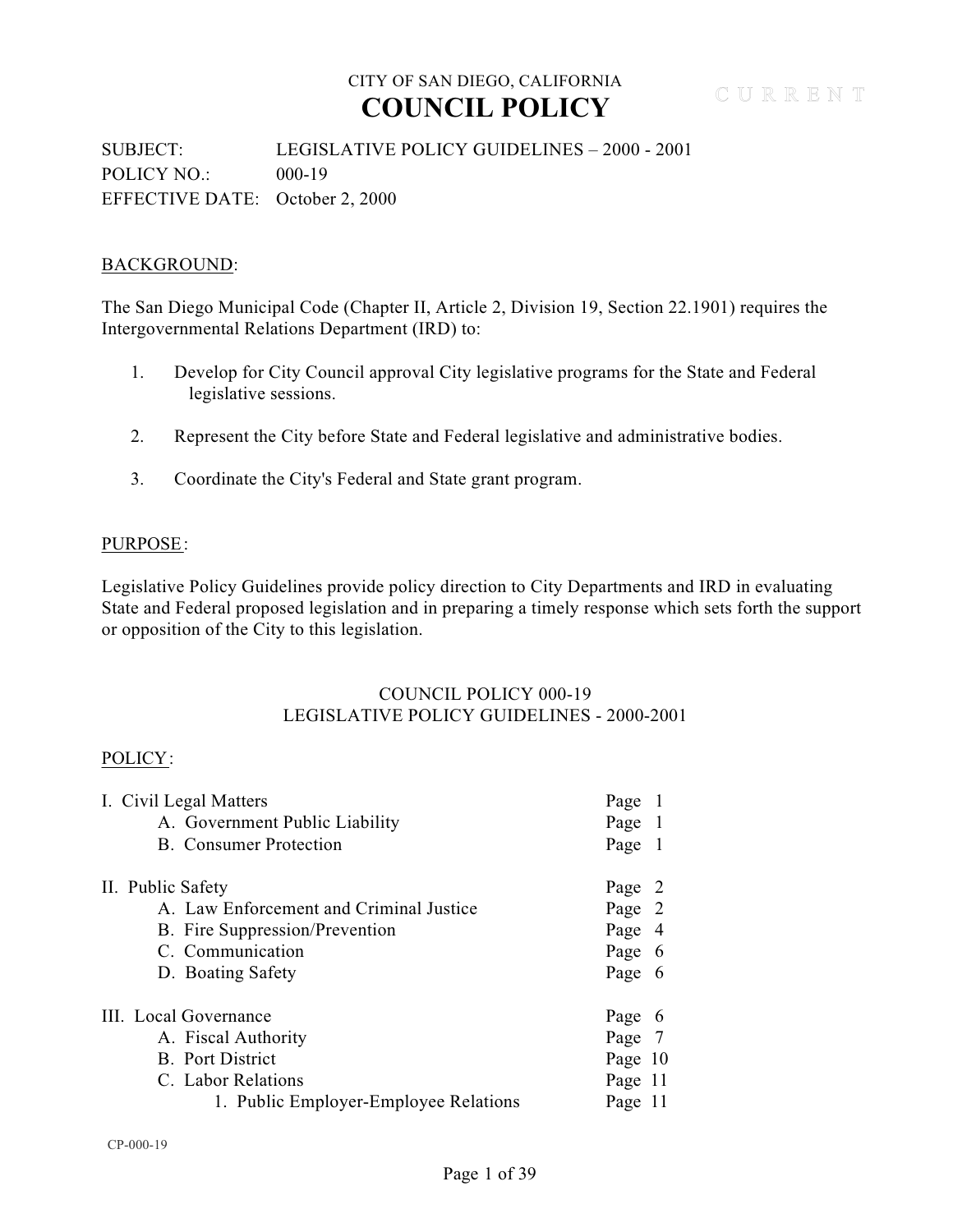| 2. Unemployment Compensation                               | Page 12 |  |
|------------------------------------------------------------|---------|--|
| 3. Workers' Compensation                                   | Page 12 |  |
| D. Elections/Legislative Process                           | Page 12 |  |
| IV. Environmental Protection/Natural Resource Preservation | Page 13 |  |
| A. Clean Air                                               | Page 13 |  |
| B. Clean Water/Water Conservation/Safe Drinking Water      | Page 13 |  |
| 1. Wastewater Treatment                                    | Page 13 |  |
| 2. Water Reclamation                                       | Page 14 |  |
| 3. Water Supply                                            | Page 15 |  |
| 4. Water Quality                                           | Page 16 |  |
| C. Biological and Habitat Preservation                     | Page 17 |  |
| D. Hazardous Materials                                     | Page 17 |  |
| E. Integrated Waste Management                             | Page 20 |  |
| F. Energy                                                  | Page 23 |  |
| G. Sustainable Development                                 | Page 25 |  |
| H. Regulatory Relief                                       | Page 25 |  |
| V. Land Use                                                | Page 26 |  |
| A. Planning/Growth Management                              | Page 26 |  |
| B. Housing                                                 | Page 28 |  |
| C. Transportation                                          | Page 29 |  |
| D. School Facility Financing                               | Page 31 |  |
| VI. Social Programs                                        | Page 31 |  |
| A. Affordable Housing/Homeless                             | Page 31 |  |
| B. Child Care/Family Services                              | Page 32 |  |
| C. Health Care                                             | Page 33 |  |
| VII. Binational Issues                                     | Page 34 |  |
| VIII. Community and Economic Development                   | Page 35 |  |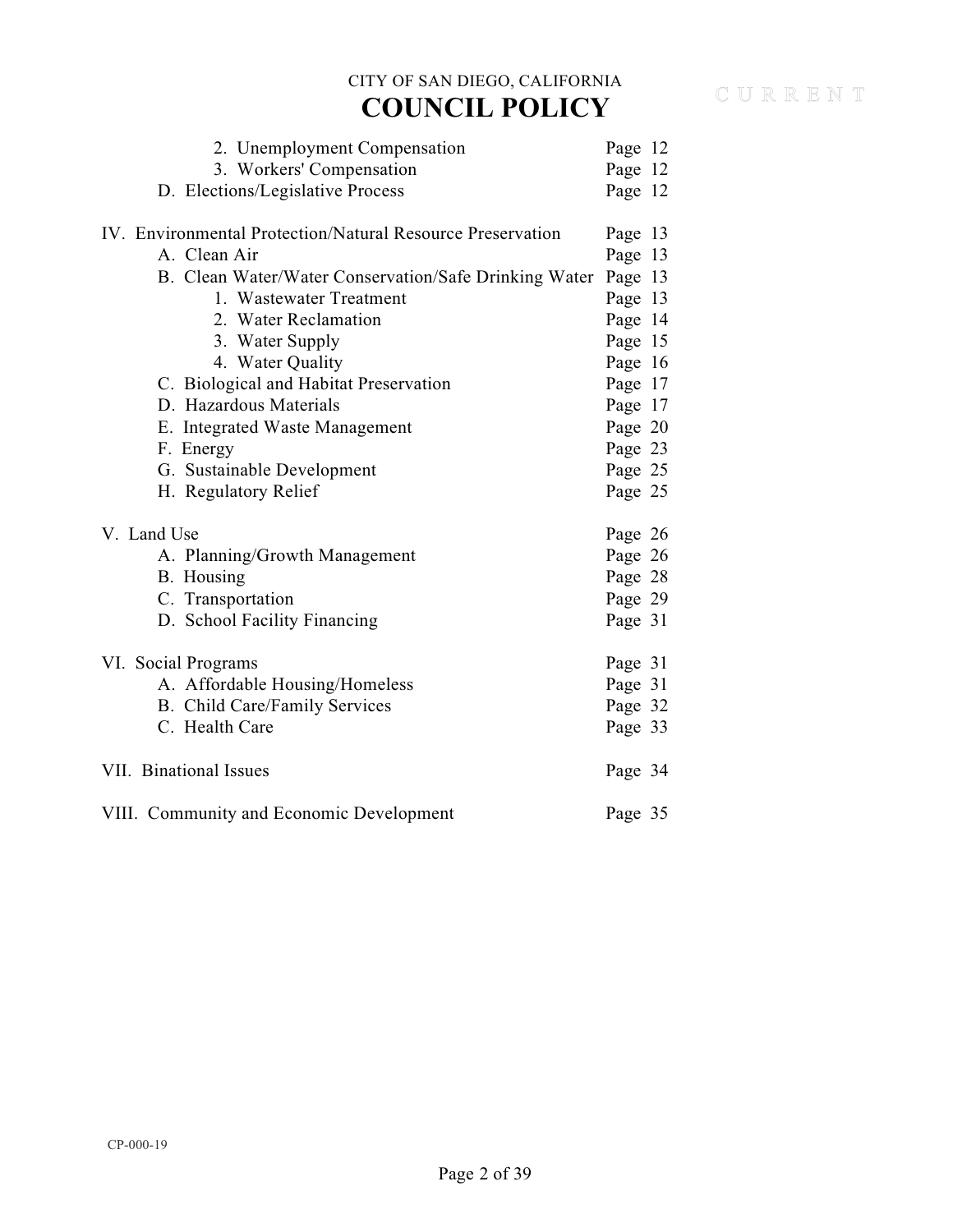### **LEGISLATIVE POLICY GUIDELINES - 2000-2001**

#### I. CIVIL LEGAL MATTERS

#### A. GOVERNMENT PUBLIC LIABILITY

- 1. Support efforts to reinforce public entity design and discretionary act immunity.
- 2. Support efforts to abolish lump-sum awards for damages and to substitute installment payments projected over the plaintiff's life span, to cease at time of death.
- 3. Support efforts to develop statutory provisions calling for the reimbursement of all public entity defense costs and expenditures incurred in the defense of frivolous and spurious claims and lawsuits.
- 4. Support efforts to change the legal principal of "joint and several liability" to protect, ensure and otherwise provide that the City will not be a "deep pocket" liability target.
- 5. Oppose efforts to further erode governmental tort immunity.
- 6. Oppose efforts to remove or weaken any statutory time limits as to the filing and serving of claims and lawsuits.
- 7. Oppose efforts to open public entities to liability for punitive or exemplary damages.
- 8. Oppose efforts to distribute premiums on a Statewide basis, both auto insurance and general public liability insurance, that would negatively affect the cost of such insurance for the City of San Diego.
- 9. Support efforts to reform construction defect litigation process while ensuring adequate protection for both the consumer and the builder.
- 10. Support efforts to limit the City's liability for injuries sustained by persons engaging in hazardous activities.

#### B. CONSUMER PROTECTION

- 1. Support efforts which enhance the role of the City Attorney as the enforcing Officer for consumer complaints within the City of San Diego.
- 2. Support efforts to hold California Public Utilities Commission (CPUC) hearings in San Diego especially when issues of importance to San Diego residents are being heard, such as merger or acquisition hearings involving San Diego Gas and Electric Company.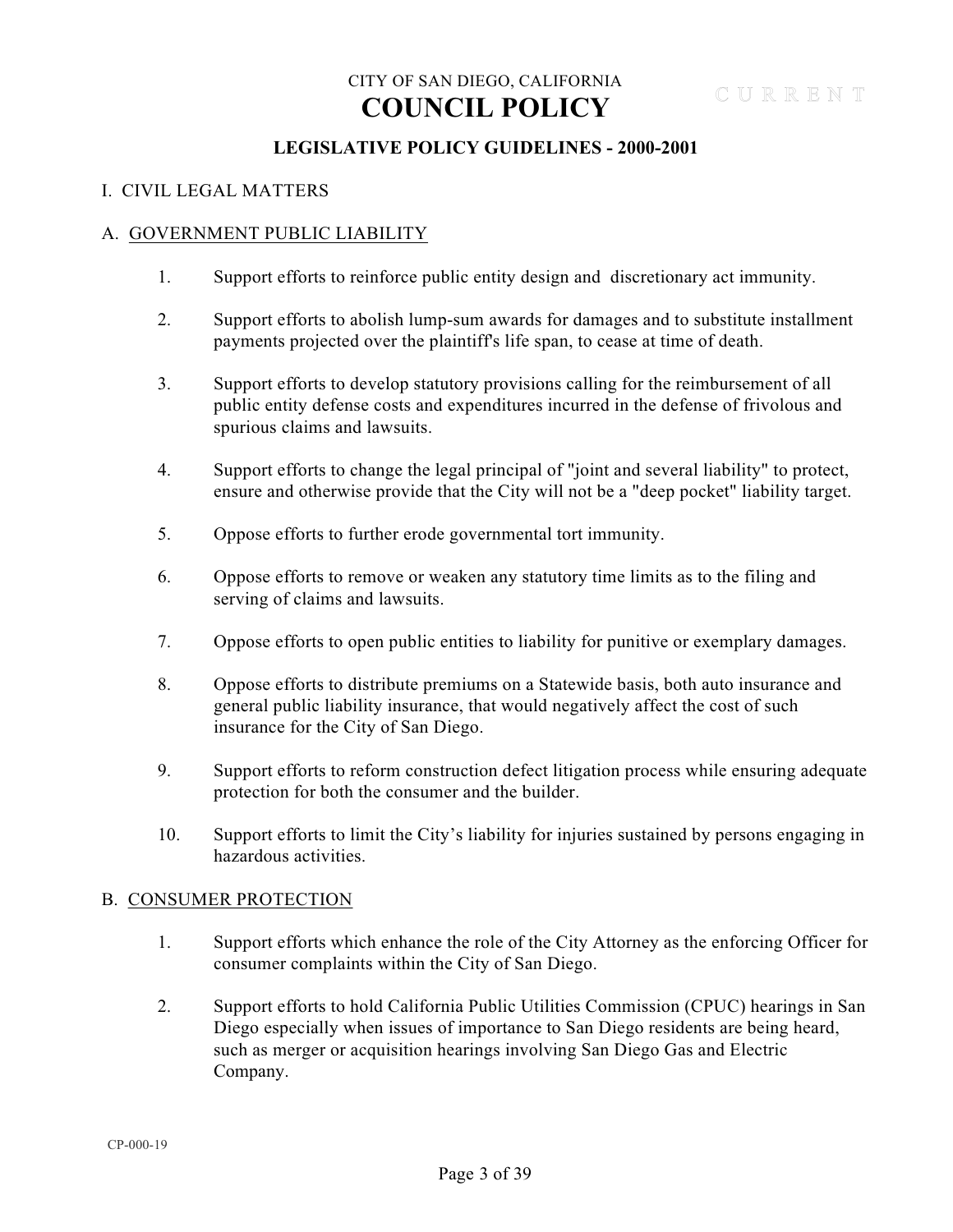- 3. Oppose efforts to pass on to consumers any proposed public utility rate increase prior to its approval by the CPUC, provided that a public utility may make monthly adjustments to its rates based on actual fuel costs in an effort to benefit the consumer if these adjustments are approved by the CPUC in a public hearing at least once a year.
- 4. Oppose efforts to eliminate territorial rating when determining insurance premiums, including but not limited to automobile insurance.
- 5. Oppose efforts to prevent local government acquisitions of public utilities by means of exercise of the power of eminent domain.

### II. PUBLIC SAFETY

### A. LAW ENFORCEMENT AND CRIMINAL JUSTICE

- 1. Support efforts to strengthen local law enforcement commitment to protecting the safety of its neighborhoods including the recommendations of the Special Blue Ribbon Task Force on Violence Recommendations (See CMR 92-303).
- 2. Support efforts to enhance provision of safe, drug free public housing communities through support for stronger tactical responses (e.g., code enforcement, police protection) and strategic responses (e.g., prevention, treatment, education).
- 3. Support efforts that strengthen present State or Federal laws with the following goals:
	- a. Give local governments the power to further restrict or regulate prostitution, juvenile crime, gang activities, the sale of handguns and the sale and consumption of alcoholic beverages within their communities.
	- b. Impose additional penalties upon persons committing crimes involving bodily injury against the elderly, handicapped or children.
	- c. Strengthen California's obscenity laws.
	- d. Assist local law enforcement agencies in abating the increasing incidence of gangs and gang-related crimes.
	- e. Assist local law enforcement agencies in investigating and solving sex-oriented crimes and murders of children.
	- f. Provide adequate legal remedies to persons injured through the production and distribution of pornography.
	- g. Legislation that will weaken or eliminate State and Federal exclusionary rules.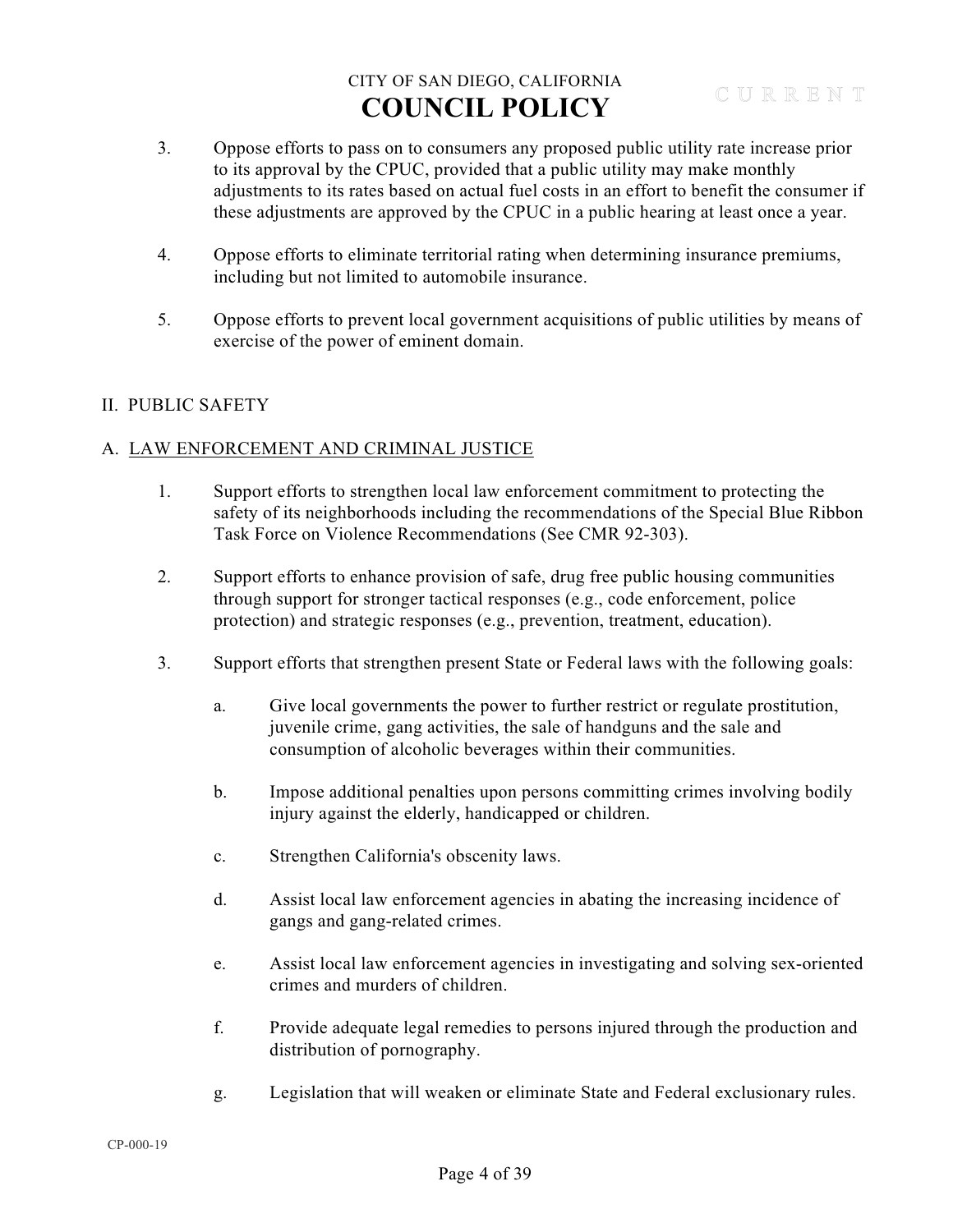- h. Impose additional penalties upon adults who furnish illegal drugs to children or who expose children to the unsafe and illegal environment of places of drug manufacture and sale.
- i. Give local governments broader authority to restrict sleeping, loitering or congregating in the public right-of-way.
- j. Impose additional penalties and create comprehensive programs that will better protect victims of domestic abuse and elder physical and fiduciary abuse.
- 4. Support efforts to improve local law enforcement with the following goals:
	- a. Encourage the expansion of the use of Neighborhood Policing and additional funding to support this community-based law enforcement program.
	- b. Upgrade the training, education, safety, equipment and professionalism of police officers and prosecutors.
	- c. Improve entry level standards of police officer applicants and local authority to screen applicants, including, but not limited to, psychological testing and polygraph tests.
	- d. Provide funding for research and development and/or implementation of innovative approaches to law enforcement with as much local discretion in the use of the funding as possible, particularly in support of technological advances.
	- e. Provide funding for research and development and/or implementation of neighborhood dispute resolution centers.
	- f. Provide State and Federal funds for the implementation of a comprehensive K-12 drug abuse and gang prevention education in the public schools.
	- g. Provide Federal funding for State and local law enforcement programs that address the drug abuse problem.
	- h. Provide State and Federal funding to establish and maintain border check points at San Ysidro, Otay Mesa and Tecate to curtail the flow of stolen property from the State.
	- i. Provide State and Federal funding to increase enforcement and prevention programs addressing street gangs and drug crimes.
	- j. Support County efforts to acquire more jail space, courts and support staff to service these increases in jails and courts.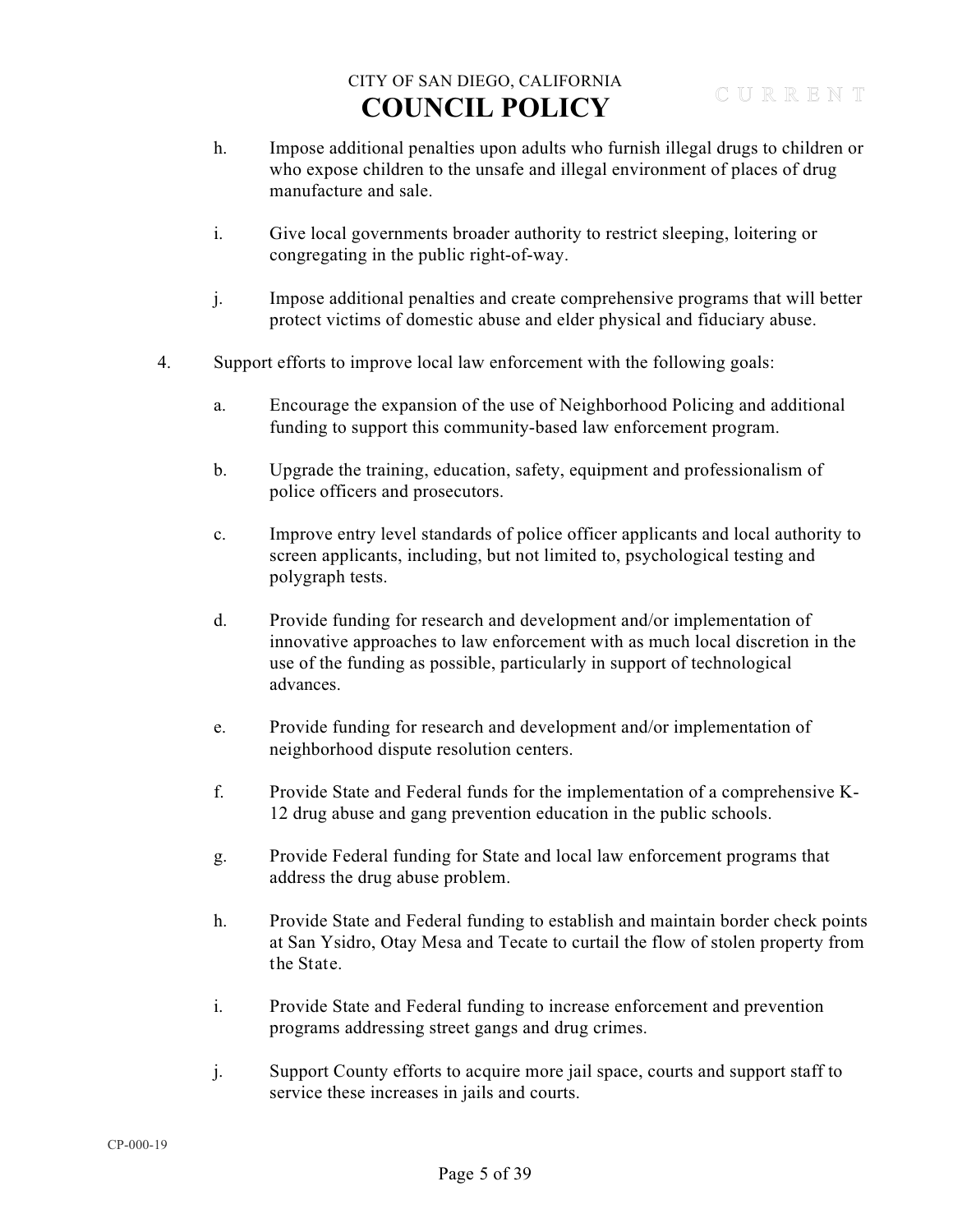- k. Support authorization for privatization of jail and honor camp facilities.
- l. Support opportunities to lease excess City facilities.
- 5. Support efforts that encourage victims/witnesses of crimes to participate willingly in the criminal justice system.
- 6. Support efforts by the State to further regulate or ban the manufacture and sale of fortified wines that prevent the over concentration of liquor outlets in cities and neighborhoods.
- 7. Support efforts related to the State alcohol tax if the revenue generated is dedicated to alcohol and drug related costs, especially local law enforcement and park and recreation programs.
- 8. Support federal funding to local law enforcement agencies in border cities to offset additional costs resulting from services including undocumented immigrants.
- 9. Oppose efforts that impose upon legally conducted law enforcement activities unnecessary restrictions which exceed constitutional safeguards.
- 10. Oppose efforts to impose additional restrictions on the authority of local agencies to regulate the sale of alcoholic beverages.

#### B. FIRE SUPPRESSION/PREVENTION

- 1. Support efforts that strengthen present State or Federal laws with the following goals:
	- a. Give local government the power to further regulate fire inspection/fire investigation activities, and to establish fees to recover inspection costs.
	- b. Impose additional penalties upon persons deliberately or negligently setting fires, or creating fire hazards through code violations.
	- c. Provide immunity from liability for fire fighting personnel and contractor paramedics providing City medical services.
- 2. Support efforts to improve local fire fighting with the following goals:
	- a. Upgrade the training, education and professionalism of Fire Fighters, Fire Inspectors and Fire Investigators.
	- b. Provide funding for research and development with as much local discretion in the use of funding as possible, including but not limited to land use strategies, site design and use of building materials to further avoid or reduce fire hazards.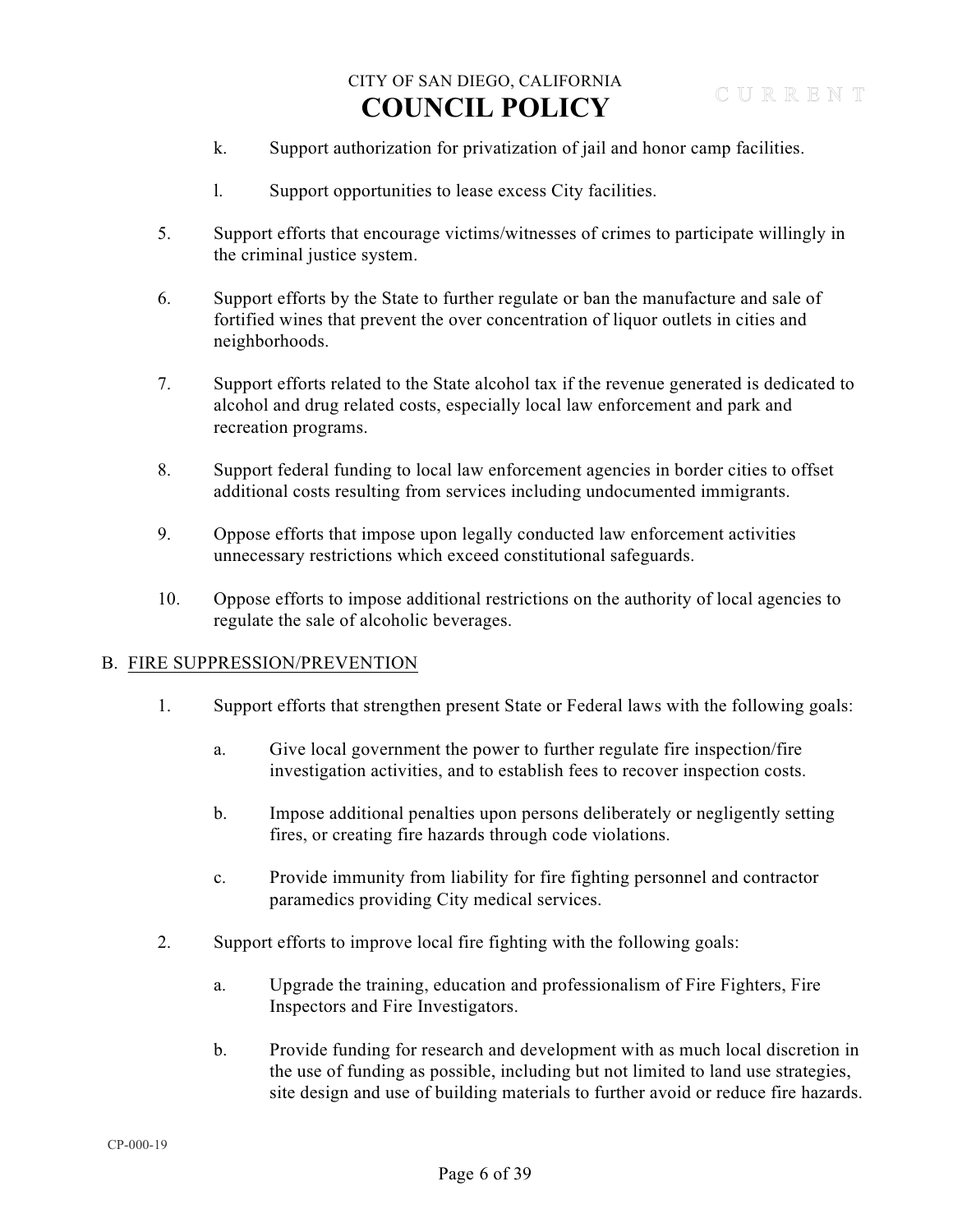- c. Provide funding for additional fire prevention/community education programs.
- 3. Support efforts to include consideration of fire prevention and safety issues in building siting and design legislation recognizing that an unreasonable burden should not be placed on property owners and their tenants. This specifically includes efforts to encourage and eventually require such items as installation of smoke alarms and/or sprinklers in all buildings.
- 4. Support efforts to provide tax incentives for building earthquake safety improvements, provided that methods are clearly identified determining the amount of a project that can be attributed to earthquake improvements.
- 5. Oppose efforts to impose standards governing the provision of emergency medical services which may adversely affect the ability of local facilities to provide such services.
- 6. Support efforts to allow homeowners to receive low interest loans as an incentive to have their wood shingle or wood shake homes re-roofed with "Class A" fire resistant roofing shingles.

### C. COMMUNICATION

- 1. Support efforts to plan for long-term radio and telecommunication needs of local government, including:
	- a. Pursue Federal grants to local governments for the establishment of a Regional Telecommunications Planning Group that would include governmental, educational and private sector representatives.
	- b. Seek funding for the development of regional telecommunications infrastructure facilities that could serve public and private needs, based on approved plans of the Regional Telecommunications Planning Group.

The primary objective of such a program would be to improve and enhance the overall economic development potential of the region by having more efficient and effective communications facilities.

- c. As needed, seek additional radio spectrum for City communications.
- d. Continue support of the use of local "coordination" for all 2-way land mobile radio services to minimize the effects of radio interference problems.
- e. Encourage Federal assistance in securing agreements with Mexico on the shared use of existing VHF High Band and UHF radio channels.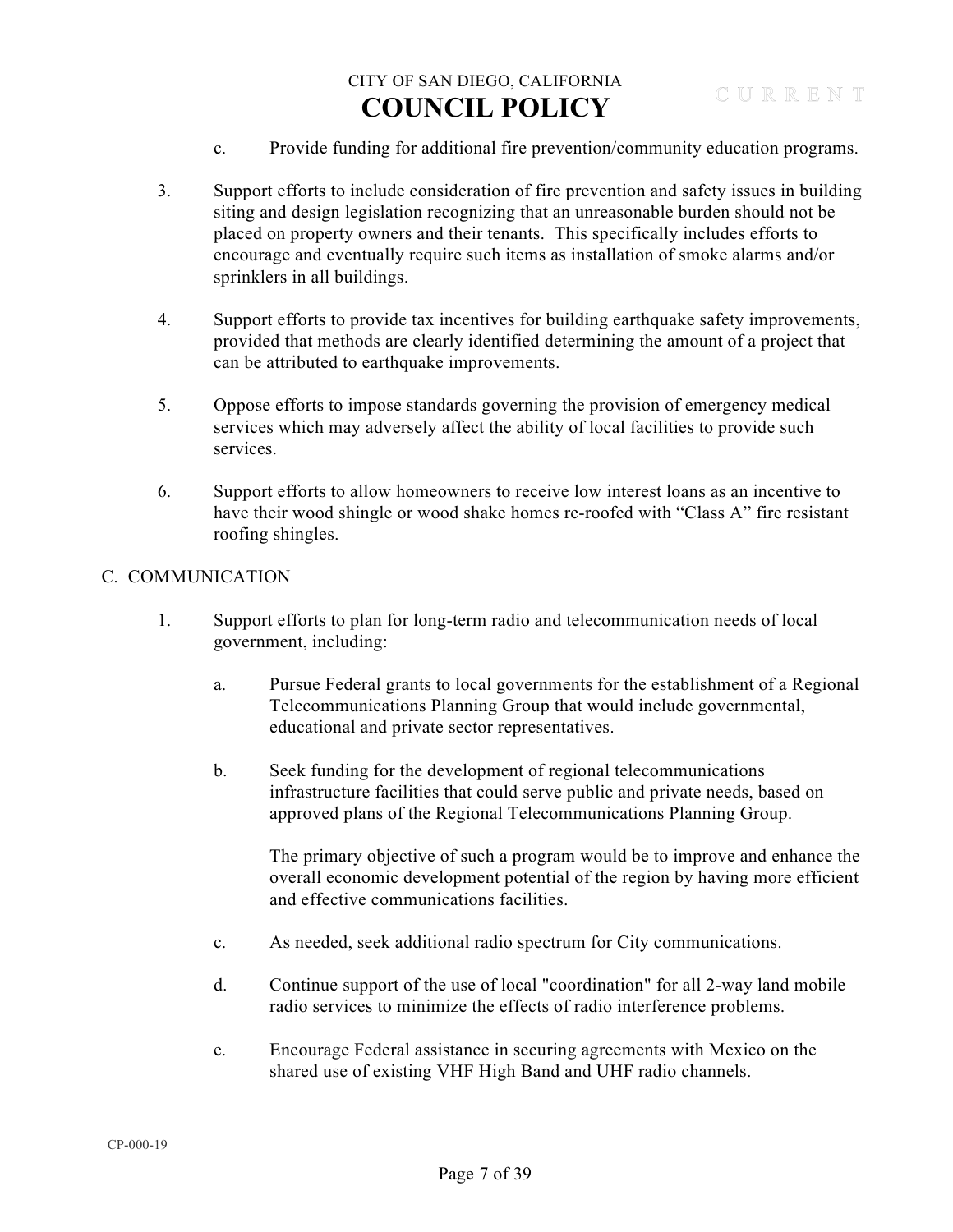#### D. BOATING SAFETY

- 1. Support legislation aimed at promoting boating safety including, but not limited to:
	- a. Mandatory boating education for the operators of all vessels.
	- b. Restrictions or prohibitions on the consumption of alcohol by vessel operators.
	- c. Increased funding to support boating safety equipment and personnel.
	- d. Protection from high speed watercraft for swimmers and surfers.
	- e. Mandatory use of personal floatation devices by all persons being towed behind a vessel on water skis, aquaplane or similar device, and all persons riding a personal watercraft.

### III. LOCAL GOVERNANCE

#### A. FISCAL AUTHORITY

- 1. Support efforts which permit retention and control by local governments of a greater portion of the revenue generated by Federal, State and local taxes, fees and assessments rather than having those revenues returned with restrictions through subventions from Federal and State government with the following goals:
	- a. Require Federal government to review all existing mandates for monetary impacts to local governments.
	- b. Require the Federal government and State to provide a subvention to reimburse local governments for all existing mandated costs or regulatory actions.
	- c. Seek an exemption from the imposition of sales and use taxes on sales to and purchases by local governmental entities.
	- d. Require City taxpayers to pay only their fair tax share of County services costs.
	- e. Require the State to assume liability for any judgments against the State Board of Equalization for the improper collection of sales and use tax.
	- f. Require the automatic repeal of any legislation which has been determined by the Commission on State Mandates to impose mandated costs and for which the legislature fails to appropriate funds for local reimbursement for two consecutive years.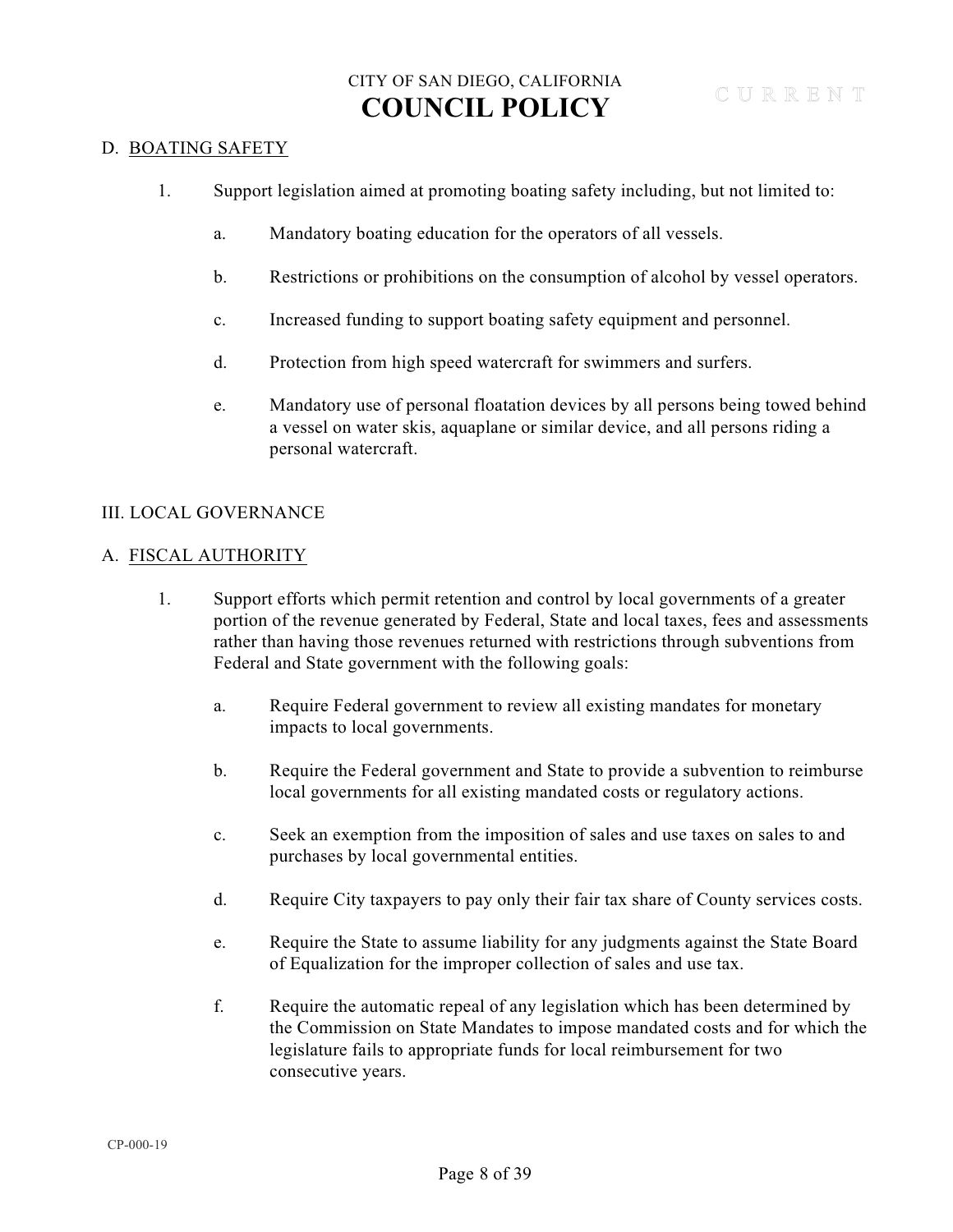- g. Increase the use of per capita distribution of grant funds as block grants as opposed to competitive grants which generate additional local costs in the preparation of applications with no certainty that funding will be awarded.
- h. Support efforts to mandate open records policies relating to the sales and use tax situations at the Board of Equalization.
- 2. Support efforts in the U.S. Congress with the following goals:
	- a. Provide local government with fiscal assistance to offset revenue losses during periods of national economic decline based on employment or other locally appropriate triggering factors, including a fair share of impact grants.
	- b. Obtain full reimbursement from the Federal government for the costs of treating raw sewage from Tijuana at any treatment work location in the City of San Diego.
	- c. Restore General Revenue Sharing by supporting preauthorizing legislation which would include:
	- (1) designation of general purpose local governments as the principal eligible program participants;
	- (2) annual increases in funding for local governments to help compensate for inflation.
	- d. Constrain the Treasury Department from issuing arbitrage regulations based on ambiguous statutory language.
	- e. Develop a provision for Federal support of local efforts, especially in law enforcement which provides sufficient funds, program responsibilities, and direct pass-through requirements for local governments.
	- f. Obtain Federal funding for implementation of secondary sewage treatment and water reclamation.
- 3. Support efforts to maintain a much needed formula for transferring property tax where jurisdictional changes occur. An equitable formula would provide that existing relative shares of City and County property tax revenue would be maintained in annexed territory.
- 4. Support efforts to continue and expand the types of municipal investment-grade revenue bonds which may be underwritten by commercial banks.
- 5. Support reform of the State's corporate income tax law with the following goals: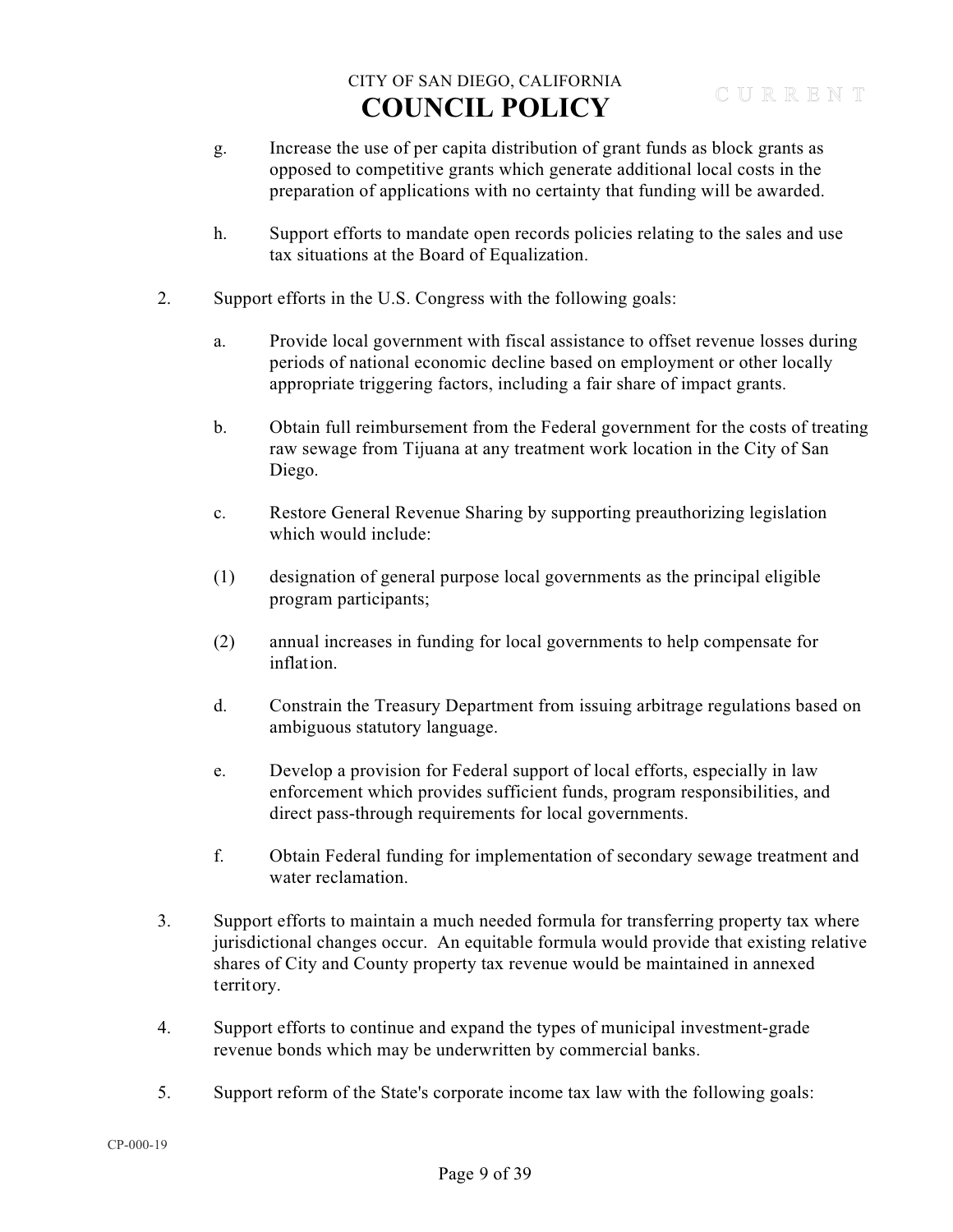- a. encourage foreign investment in California.
- b. protect the competitive position of U.S. based multinationals and purely domestic businesses.
- c. protect State revenue.
- 6. Support efforts to obtain full cost reimbursement for facilities or services provided by the City to other governmental entities.
- 7. Support efforts to further modify Article XIIIB of the State Constitution by adding a third annual adjustment factor to account for economic growth.
- 8. Support efforts to establish flexible and creative means for local government to finance needed public facilities and improvements.
- 9. Support efforts to restrict the State's ability to provide for education funding requirements through the transfer of local property tax revenues and the diversion of State subventions.
- 10. Support state legislation to amend the California Public Records Act to:
	- a. Allow public agencies to charge fees based on market prices or competitive bids for "value added" information products and services developed and maintained by electronic database systems, including, but not limited to Geographic Information Systems (GIS) programs.
	- b. Permit public agencies to charge fees for the full cost recovery of "extraordinary direct costs" incurred in the process of responding to requests for all types of public records, including both electronically maintained and nonelectronic written records and documents.
- 11. Support efforts to establish local control regarding the dispersal of Federal Block Grants.
- 12. Oppose efforts to diminish local autonomy or the home rule authority to govern municipal affairs.
- 13. Oppose efforts which allow the State or Federal government to preempt those rights to levy taxes, fees and assessments as authorized by the California Constitution and the Charter of the City of San Diego.
- 14. Oppose efforts by the State or Federal government to mandate preference for products of manufacturers or suppliers located in a particular region or area which would result in higher costs to local government.
- 15. Oppose efforts to repeal or reduce Community Development Block Grants.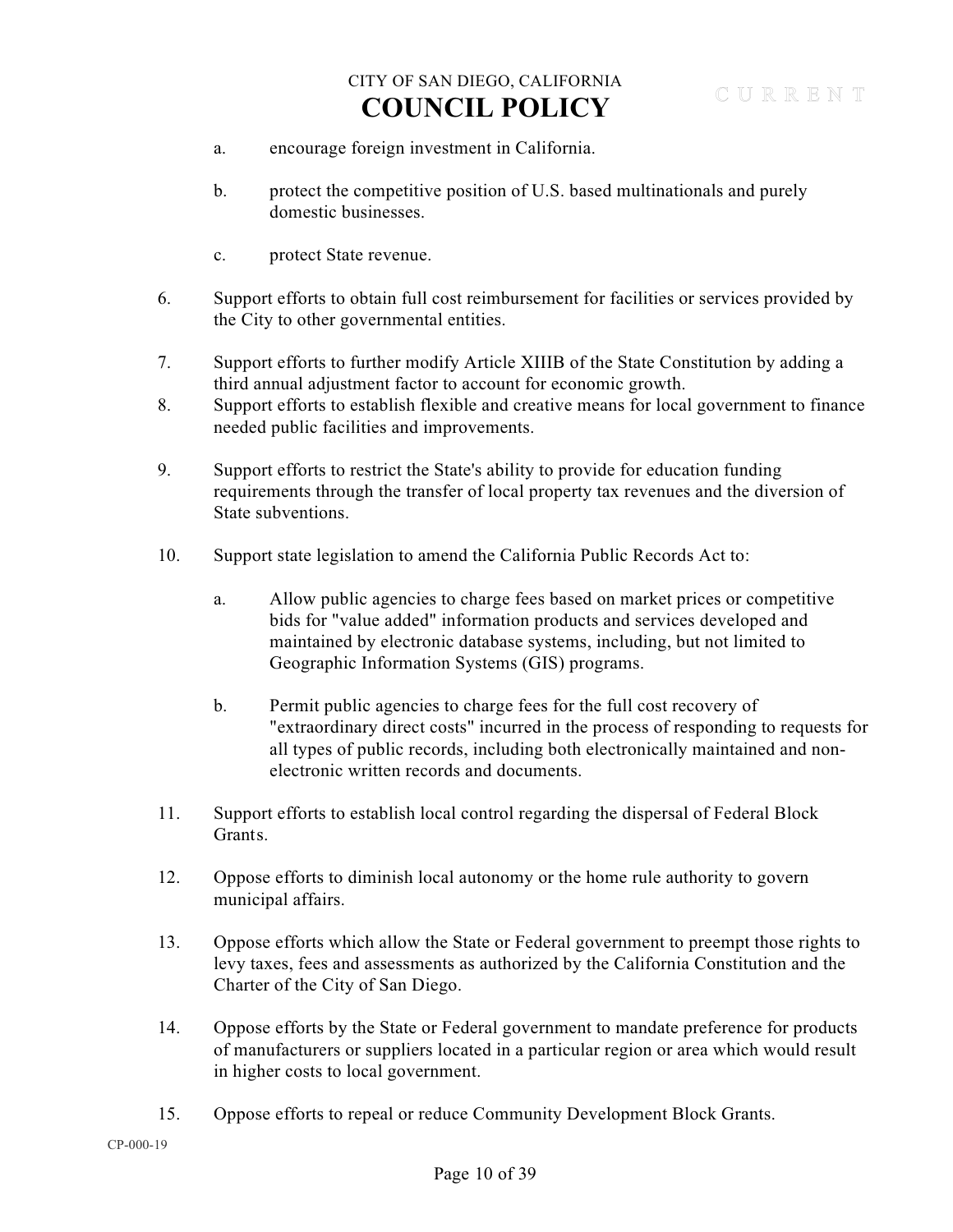- 16. Oppose efforts which reduce City revenue without conferring on the City a commensurate public benefit that is clearly identifiable and separate from a general State-wide benefit.
- 17. Oppose efforts which would impose additional administrative requirements and/or reduce local governments' autonomy in interpreting or implementing Article XIIIB of the State Constitution.
- 18. Oppose efforts which would allow the Federal government to restrict administrative costs related to issuance of tax-exempt bonds including one-time and/or annual fees.
- 19. Oppose efforts which would impose additional requirements and/or restrict a local government's ability to finance public facilities through the issuance of long term debt.
- 20. Oppose efforts which would limit the deductions for State and local taxes.
- 21. Oppose efforts to impose costly maintenance of effort requirements for the receipt of State and Federal funds.
- 22. Oppose efforts in the U.S. Congress that would exempt any industry using fiber optics, or other technologies, to provide video programming services, including "video dialtone" service, and/or any other interactive telecommunication service, from the same franchising structure and public interest regulations that currently apply to cable television operators, including:
	- a. A franchise requirement, through which local government can ensure that the public receives appropriate benefits and protection.
	- b. Locally-imposed public, educational and governmental access requirements.
	- c. A franchise fee to compensate the public for the for-profit use of the public rights-of-way.
- 23. Oppose efforts in the U.S. Congress to limit local government's ability to tax Internet transactions.
- 24. Oppose efforts to restructure the responsibilities of state and local government that do not provide for the commensurate restructuring of revenues.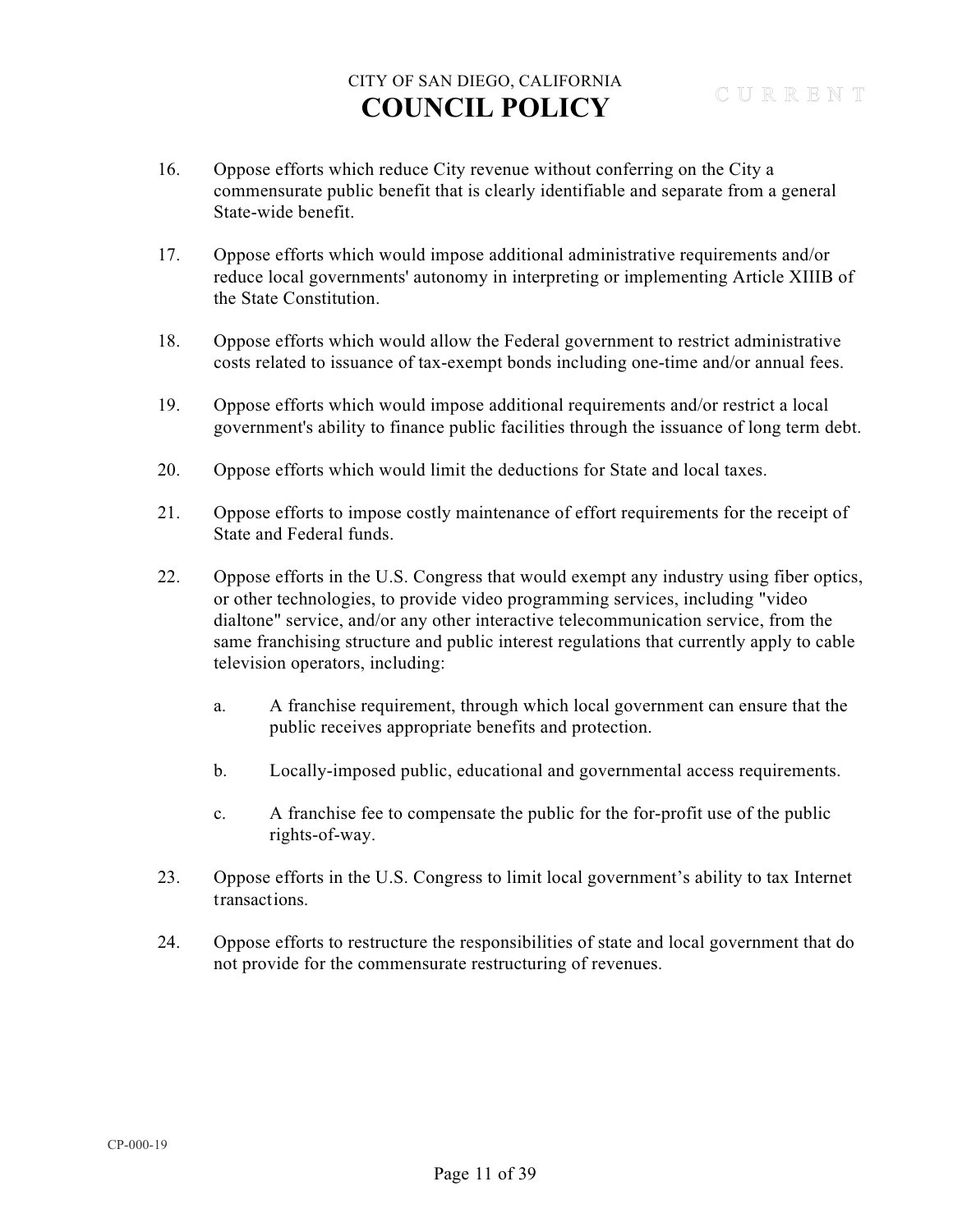#### B. PORT DISTRICT

- 1. Support efforts giving local municipal elected officials the flexibility to serve as port commissioners, or to call for a city-wide election of commissioners.
- 2. Support efforts giving the City a more realistic monetary reimbursement for services that the City provides on Port property.
- 3. Support efforts requiring the Port District to create a fund, and make yearly contribution to the fund, for the future construction of an adequate regional airport.
- 4. Support efforts requiring the Port District to seek the advice and guidance of the City of San Diego when determining land uses and the development/design standards for development planned on Tidelands within the City of San Diego.

### C. LABOR RELATIONS

### 1. PUBLIC EMPLOYER-EMPLOYEE RELATIONS

- a. Support efforts to protect the rights of cities to establish conditions of employment, including hours, wages, employee benefits, the meet and confer process, appeal procedures, and management rights.
- b. Support efforts to reverse the State Supreme Court's decision granting the right of public employees to strike and to reestablish the long-standing practice of outlawing public employee strikes.
- c. Review all efforts involving the exemption of local government from the Federal Fair Labor Standards Act.
- d. Oppose efforts which mandate the inclusion of State and local government parttime and temporary employees in the Social Security system.
- e. Oppose efforts to establish a State-wide agency or board to administer employer-employee relations, compulsory and binding arbitration procedures, and any delegation of authority to a third party who is not accountable to the local electorate.
- f. Oppose efforts to include peace officers in an employee bargaining unit composed of non-peace officer personnel.
- g. Oppose efforts to mandate changes in wages, hours, or working conditions which are properly determined through the meet and confer process.
- h. Oppose efforts to mandate agency shop arrangements which require employee organization membership and fees as conditions of employment.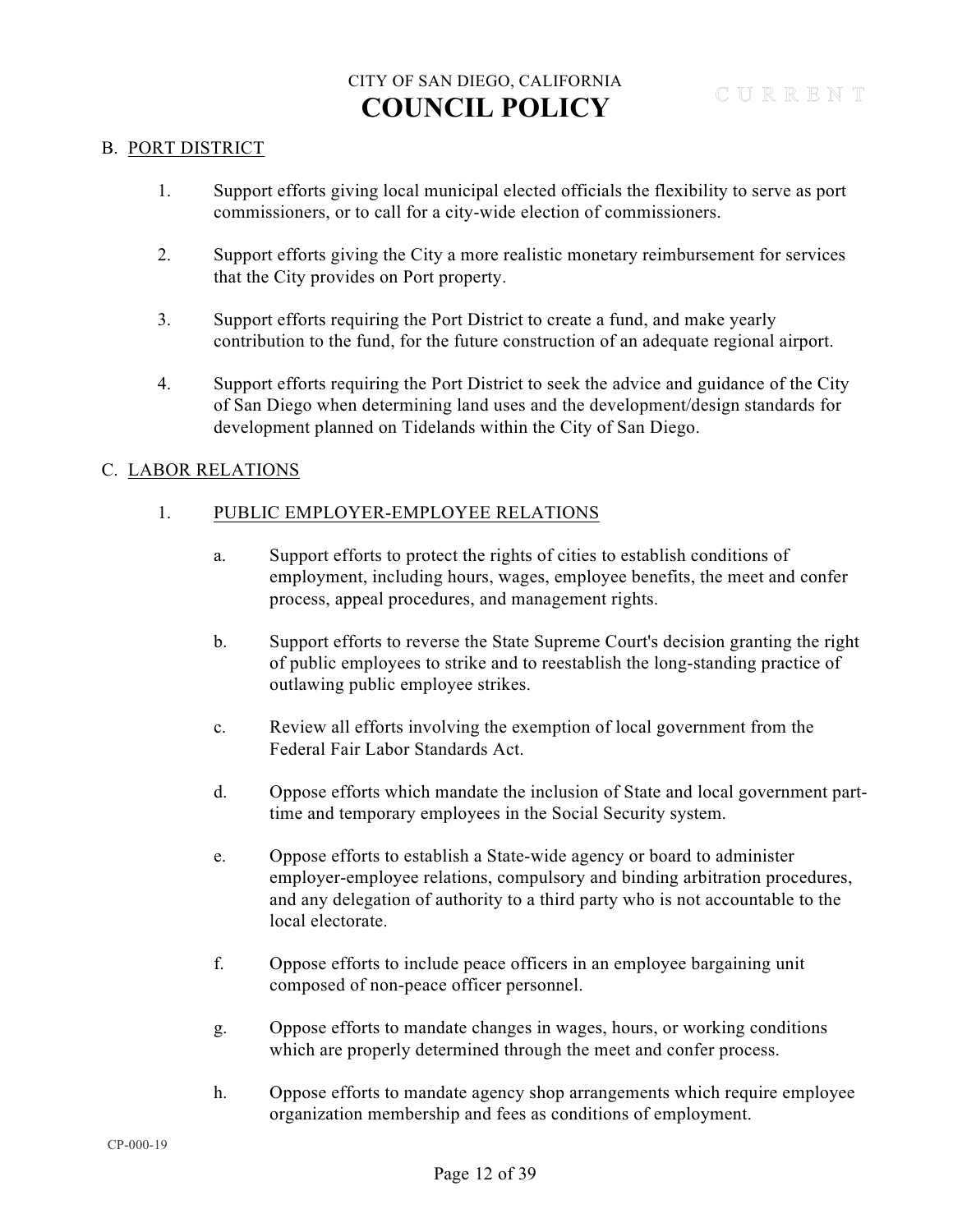- i. Oppose efforts to mandate binding arbitration or any form of third party intervention in the meet and confer process or grievance procedure.
- j Oppose efforts to mandate the inclusion of existing or new public employees in either the Federal Social Security or Medicare systems.
- k. Oppose efforts that impose restrictions on the scope and authority of charter cities to control their own Civil Service Merit Systems.

#### 2. UNEMPLOYMENT COMPENSATION

- a. Support efforts that restructure the system to prevent abuse.
- b. Support efforts that give the City more direct control over the administration of the program.
- c. Support efforts to finance this program from State and Federal resources.
- d. Oppose efforts that increase City liability, both fiscally and administratively.

#### 3. WORKERS' COMPENSATION

- a. Support efforts to amend the Workers' Compensation Law so that disputes will be resolved with equity and fairness to the employee and employer.
- b. Oppose efforts to increase the City's liability base for Workers' Compensation.
- c. Oppose efforts to impose State controls and regulation over self-insured local governments.
- d. Oppose efforts to create presumptions that employees with certain medical conditions acquired them during the course of their City employment.
- e. Oppose efforts to allow employees to seek additional remedies for an on-thejob injury in addition to Workers' Compensation benefits.

#### D. ELECTIONS/LEGISLATIVE PROCESS

- 1. Support legislation or programs designed to encourage registered voters to participate in the election process.
- 2. Support legislation to increase local autonomy and authority over the administration and regulation of the municipal elections process including, but not limited to, initiative, referendum, recall and Charter amendment.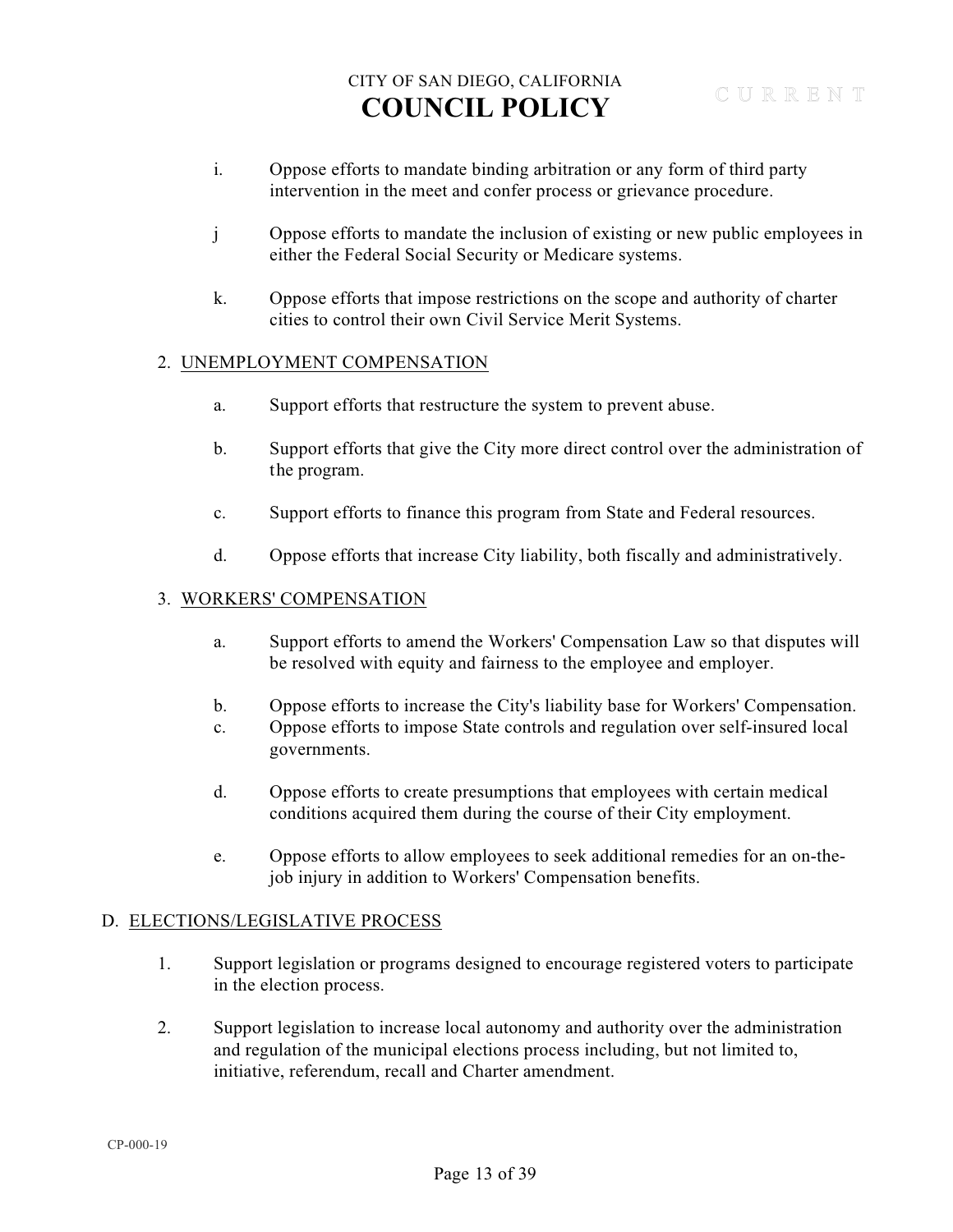- 3. Support efforts to strengthen local control and authority over the legislative process, including public noticing and meeting requirements.
- 4. Oppose efforts to diminish the autonomy granted the City by City Charter over the administration and regulation of the municipal elections process.
- 5. Oppose legislation altering existing State law regarding the revision or amendment of the City Charter.
- 6. Oppose efforts to further diminish local authority to establish public noticing and meeting requirements.

### IV. ENVIRONMENTAL PROTECTION/NATURAL RESOURCE PRESERVATION

### A. CLEAN AIR

- 1. Support efforts to achieve further reductions in the emission of air pollutants with the following goals:
	- a. Provide for application of reasonably available control technology to motor vehicles, and stationary sources in industry.
	- b. Encourage expansion and continuation of State and Federal alternative fuels development programs, including mass transportation applications. Encourage the development of a comprehensive and safe distribution system as these fuels become available.
- 2. Support efforts to ensure that the PM 2.5 implementation procss utilizes all available scientific data with appropriate timelines to allow the largest compliance numbers possible. Support efforts to offer financial assistance to local governments to achieve compliance.
- 3. Support efforts which provide State or Federal funding and technological development opportunities for pollution control equipment which is necessary to meet air quality standards and requirements for resource recovery projects.
- 4. Support financial incentives to industry and employers that establish programs to reduce air pollution impacts with 10%, 20% and 40% reductions in carbon dioxide by the first part of the 21st century.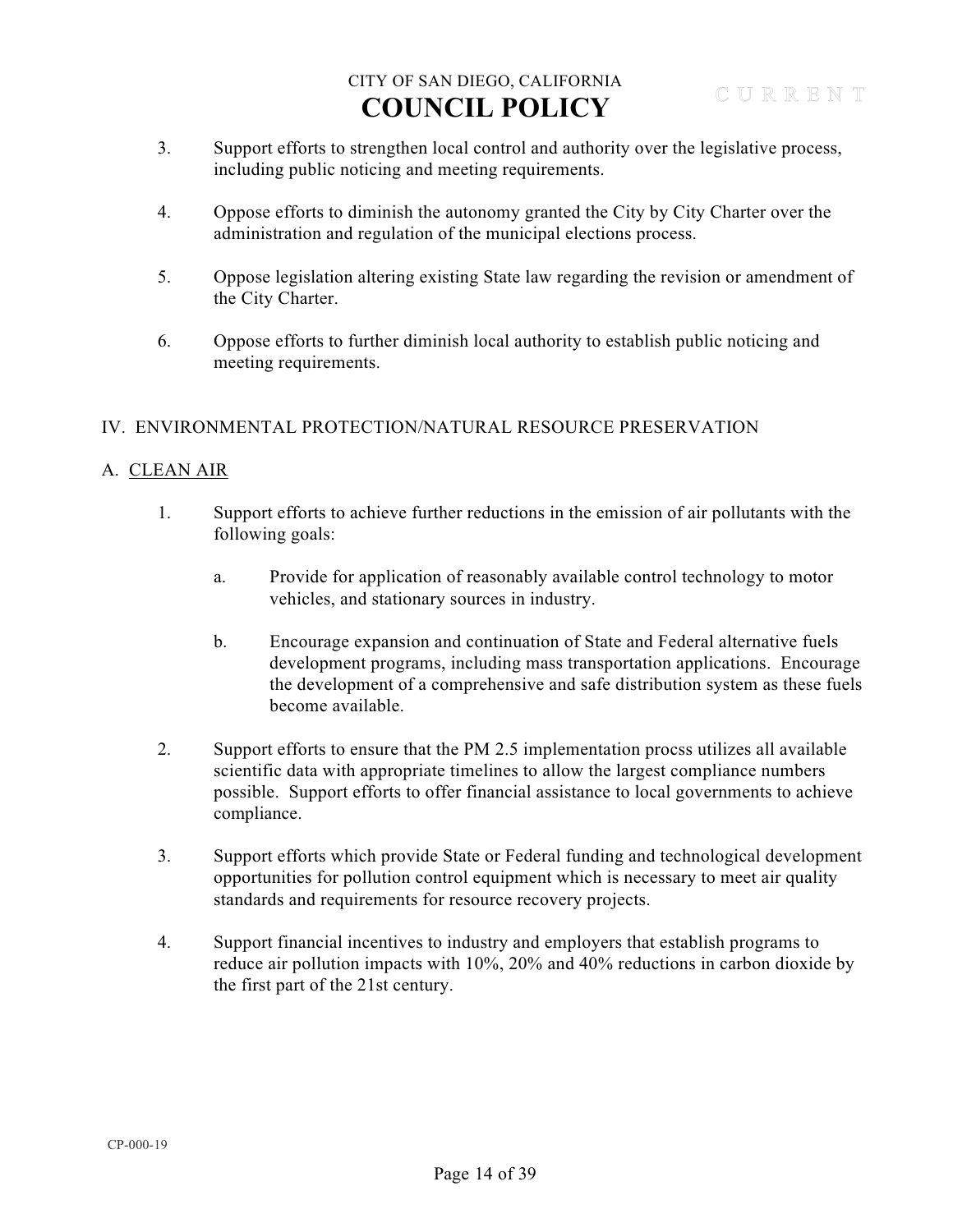### B. CLEAN WATER/WATER CONSERVATION/SAFE DRINKING WATER

- 1. Wastewater Treatment
	- a. Support efforts to provide State and Federal funding to support new technologies and implementation of a system of water reclamation and appropriate deep marine discharge of wastewater treated by advanced primary process.
	- b. Support efforts to establish regional ocean monitoring programs that will provide the best scientific information about the environment at the lowest possible cost.
	- c. Support efforts to amend the Ocean Pollution Reduction Act of 1994 to modify the Biochemical Oxygen Demand (BOD) And Total Suspended Solids (TSS) requirements.
	- d. Support efforts to promote the beneficial use of biosolids.
	- e. Support efforts to amend the Clean Water Act to establish water quality-based standards for appropriate deep marine discharge of treated wastewater.
	- f. Support the implementation of comprehensive watershed management programs to ensure shared responsibility and funding for all entities contributing to watershed impacts.
	- g. Support efforts to modify the State Revolving Fund (SRF) loan policy to include expanded guidelines for eligibility.
	- h. Support efforts to provide financial incentives for recharge of underground aquifers using treated wastewater.
	- i. Oppose efforts to restrict use of treated wastewater for groundwater recharge.
	- j. Seek Federal and/or State funds for facilities to capture, treat, and dispose of the flows of raw sewage entering San Diego from Tijuana, Mexico. The construction, operation and maintenance costs of such facilities shall be the responsibility of the Federal government.
- 2. Water Reclamation
	- a. Support efforts to promote and fund systems which produce potable water, fuel and electricity from wastewater.
	- b. Support efforts to promote and allow the secondary use of "gray water" for outdoor irrigation for industrial, commercial, residential and public facilities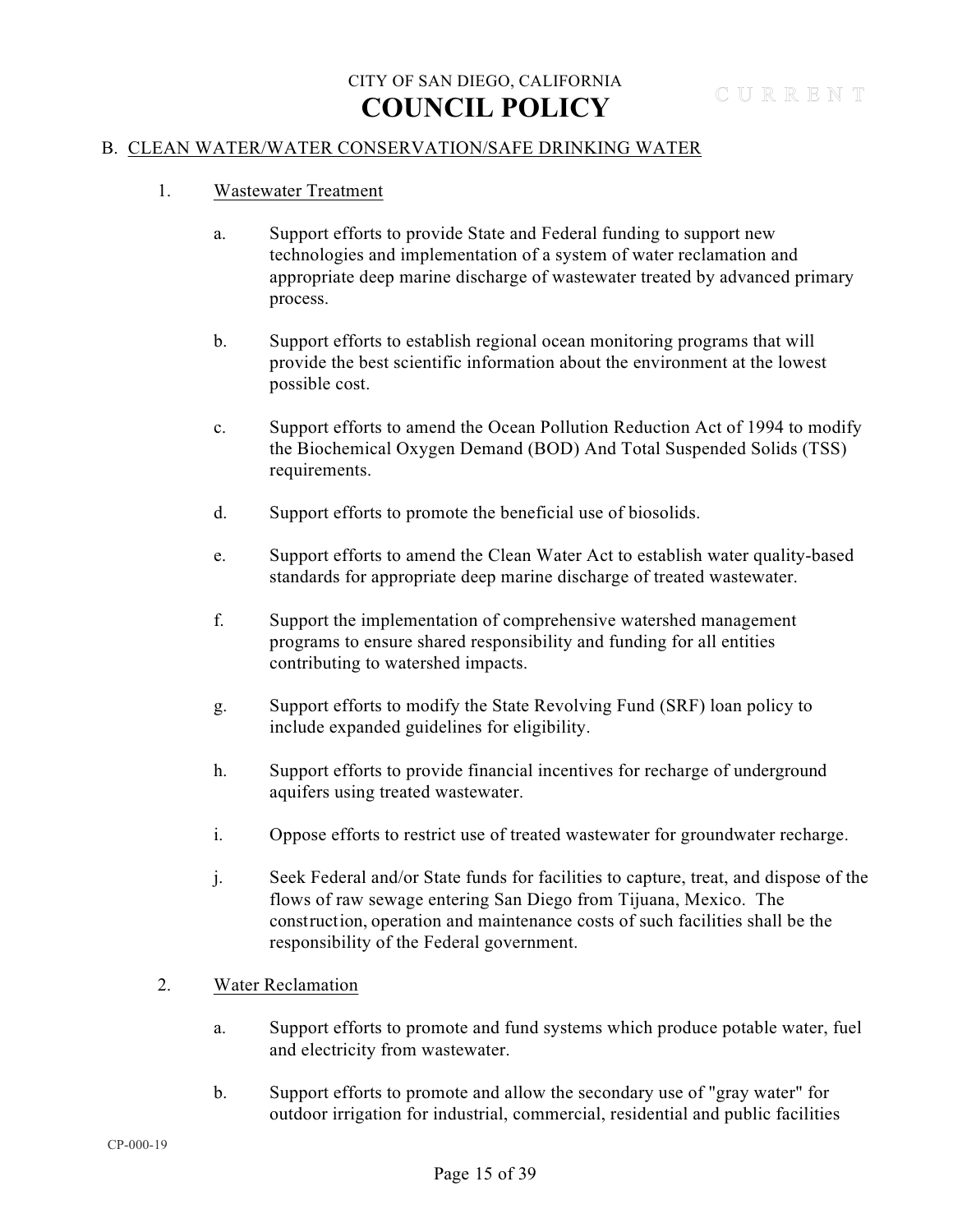purposes.

- c. Support efforts to provide economic incentives for the installation of dual piping in all new developments which will require significant outdoor irrigation.
- d. Support efforts to provide funding for the installation of reclaimed water distribution conveyance pipelines.
- e. Oppose efforts to restrict use of treated wastewater for groudwater recharge.
- f. Support efforts to encourage indirect reuse of highly treated wastewater effluent in the State of California, recycling Title 22 water into potable water reservoirs.

#### 3. Water Supply

- a. Support efforts which encourage the use of meters for water in those communities reliant upon shared water systems.
- b. Support efforts which encourage the State and Federal governments to establish priorities for the use of water, including the promotion of drought tolerant landscaping and the use of drip irrigation.
- c. Support efforts to establish a water management system which assures protection to agriculture and the water systems of the Delta and Central Valley regions as well as guaranteed water delivery to the San Diego region.
- d. Support efforts to encourage voluntary water transfers and exchanges throughout California, under terms consistent with needs of the water purveyors and the requirements of the applicable State and Federal law.
- e. Support efforts to encourage and provide financial incentives to recharge underground aquifer reservoirs.
- f. Support legislation which provides for a responsible pricing of water based upon present costs and on investment for future needs and long term price stability.
- g. Oppose efforts to protect water rights which result in a reduction of water supply or substantially increase the costs for cities or counties which import water.
- h. Oppose efforts by appointed boards to establish Statewide water policy when Southern California is not represented either geographically or by viewpoint.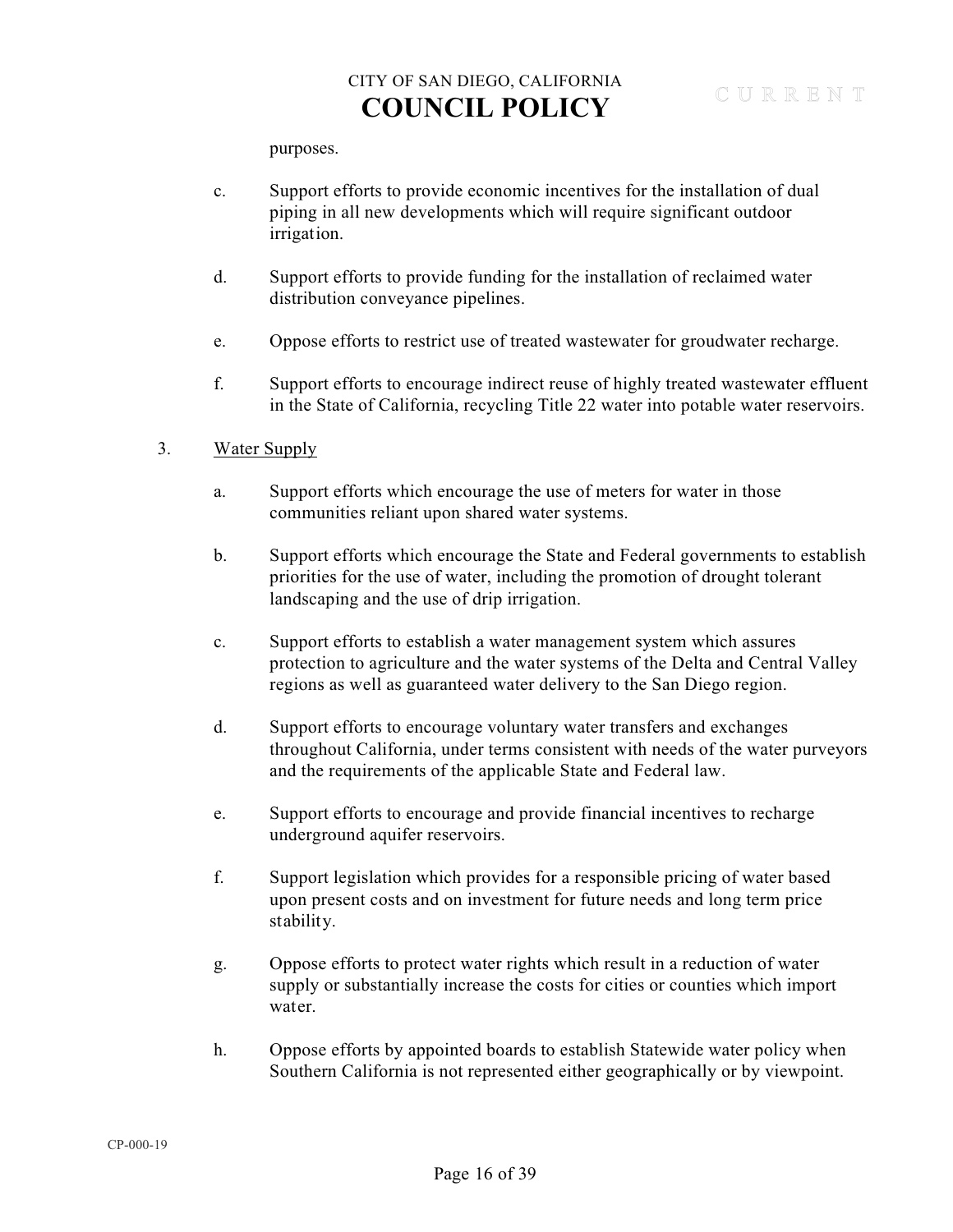- i. Support legislation which will assist the City of San Diego in pursuing environmentally sound and cost effective activities to improve the amount of water storage capacity and the utilization of that capacity to ensure that all areas of the City have a reliable water supply including the northern portion of the City where a deficiency in emergency storage capacity currently exists.
- j. Support legislation which will assist in providing connections between Lake Hodges and Miramar Reservoir and between San Vicente Reservoir and Miramar Reservoir.
- k. Support efforts to require the labeling of water-using appliances (washing machines, reverse osmosis systems, water softeners, dishwashers, etc.) to assist consumers in purchasing the most water-efficient and cost-effective appliances.
- 4. Water Quality
	- a. Seek Federal and State funds for mandatory testing of all storm drain and sewer discharge points and eventual implementation of best management practices to mitigate the pollution created by storm water discharge.
	- b. Support efforts that would standardize and certify chemicals for treating potable water and materials that come in contact with potable water.
	- c. Oppose efforts that would create maximum contaminate levels requirements for drinking water that are not soundly based on competent risk assessment, technical feasibility and cost.
	- d. Oppose efforts to require mandatory chemical or biologic testing of potable waters beyond the utility meter connection.
	- e. Oppose legislative efforts to circumvent, speed up or modify existing or future drinking water quality regulations being set or contemplating being set by the Environmental Protection Agency or the State Department of Health Services.
	- f. Support efforts to fund and support drinking water quality research, risk assessment and technology.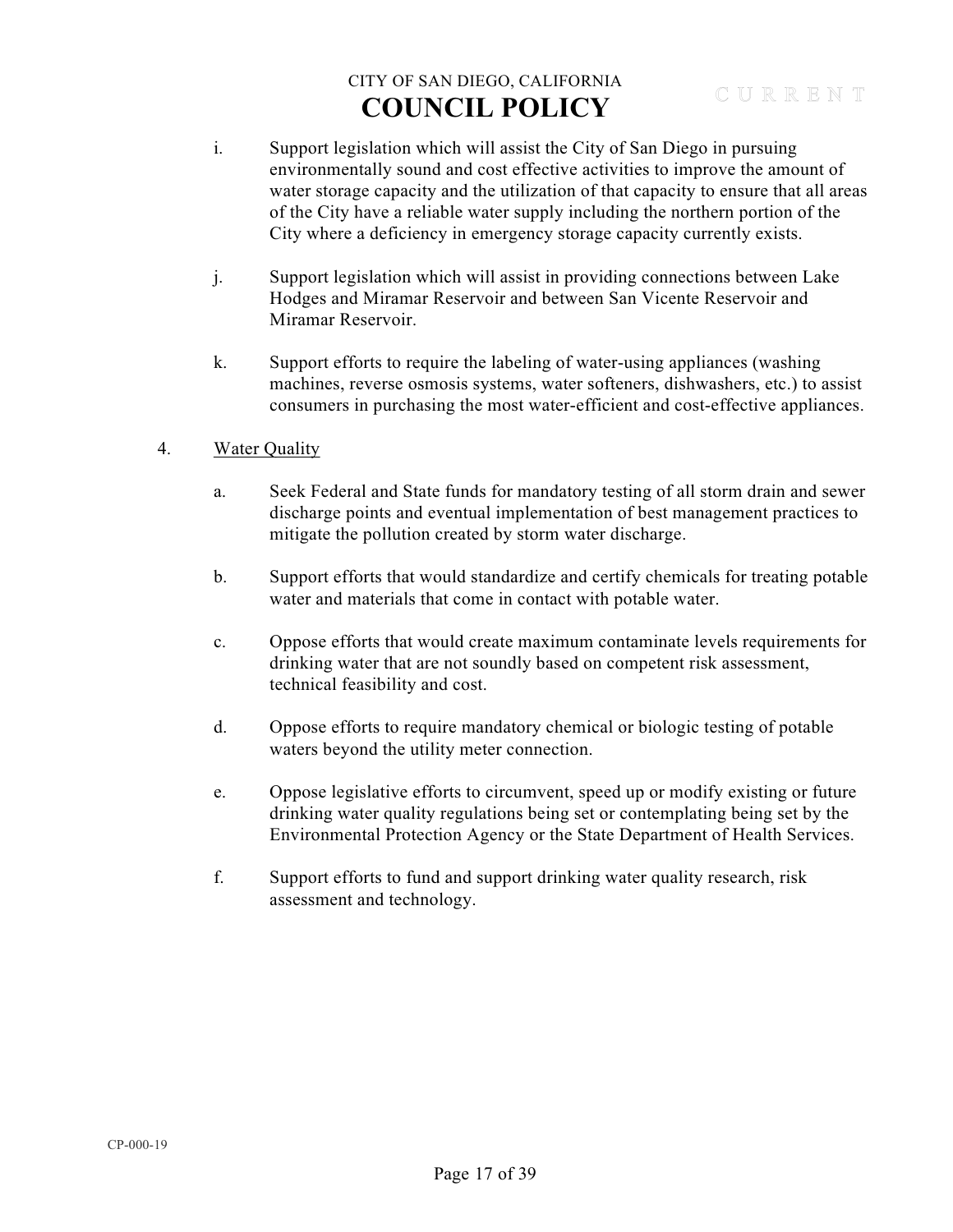#### C. BIOLOGICAL AND HABITAT PRESERVATION

- 1. Support efforts to require social, economic and environmental impact analysis by the Federal government, as well as their public review, prior to Federal designation of rare and endangered species and/or critical habitats.
- 2. Support efforts to provide State and Federal funding for the study, acquisition, preservation, and/or management of biological habitats known to contain sensitive or endangered species, including the Multiple Species Conservation Program.
- 3. Support efforts to provide adequate flood protection along the City's streams and creeks.
- 4. Support efforts to provide incentives for habitat and historic preservation, restoration, and rehabilitation.
- 5. Support efforts to require the conservation of renewable resources such as timber and water and the recycling of consumer products that require the consumption of these materials.
- 6. Support efforts to require the conservation of wetlands, endangered plants and animals and the habitats upon which these species depend.
- 7. Support the efforts to conserve non-renewable resources such as oil, and other minerals and metals; and when these products are scarce, or when the use of them results in environmental problems, encourage the use of alternative technologies.
- 8. Support efforts to reduce visual erosion and biological impacts resulting from disturbances to natural steep areas. (Environmental Services)
- 9. Support processes that would encourage the selection of a consultant in a way that ensures the objectivity of the environmental document and ensures that the project proponent may not influence the analysis of impacts.

### D. HAZARDOUS MATERIALS

- 1. Support efforts to improve the coordination of Federal, State and local agency responses to environmental hazards with the following goals:
	- a. Encourage adoption of legislation which contains incentives to minimize the use of hazardous materials and the production of hazardous waste, regulates the safe storage, use and handling of hazardous materials and hazardous materials storage tanks, and has as its purpose the substitution of non-hazardous materials in products and processes. (Hazardous materials include explosives, compressed gases, flammable and combustible liquids, oxidizers, corrosives, radioactive and unstable [reactive] materials, and toxic gases and materials.)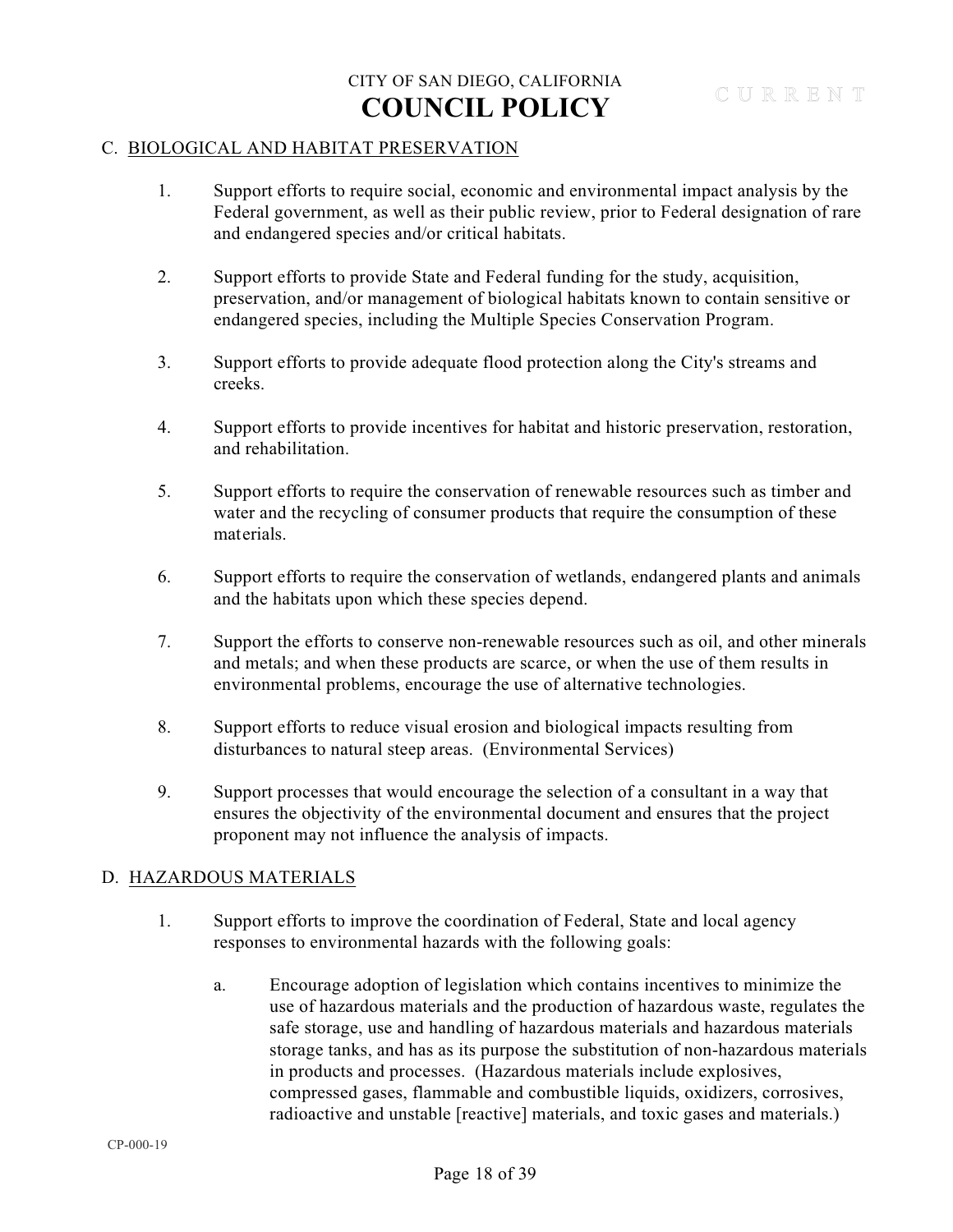- b. Support legislation which provides funding for assessing, reducing and eliminating and mitigation of contamination caused by hazardous materials and hazardous wastes in the bays and coastal waters and parcels of property in San Diego.
- c. Support legislation that continues hazardous materials management and hazardous waste management planning as a joint responsibility among Federal, State and local governments, retaining local control over land-use decisions and long range planning, development, zoning including production and use, and transportation regulations.
- d. Support efforts to include the U.S. military and other Federal agencies in cooperative hazardous waste management planning including the obligation of the U.S. military to provide information on potential community impacts.
- e. Support further coordination with the Republic of Mexico at appropriate levels of government to resolve toxic hazardous material and hazardous waste issues.
- f. Support legislation which would provide continued funding for the implementation and upgrading of the County and Southern California Regional Waste Management Plans.
- g. Support efforts to provide economic incentives for the use of non-harmful chemicals and programs in agricultural activities.
- h. Support efforts to coordinate State and Federal "community right-to-know" regulations, provided that the resulting programs are at least as comprehensive as that presently required by California State law, and legislation that integrates State and Federal hazardous materials, emergency response, and community "right-to-know" programs.
- i. Support efforts to phase out current and establish stricter standards on the use of chemicals applied to food, including chemicals that cause cancer, reproductive harm, or other widespread health effects on human populations and establish financial disincentives for the use of such chemicals.
- j. Support efforts to require at the State and Federal level full label disclosure on hazardous consumer products such as paints, pesticides, cleaners, and automotive products. Labels should include clear health and environmental hazard warnings and proper disposal information.
- 2. Support efforts to respond to the need to eradicate exotic pests and thereby ensure the protection of the public health, the natural environment and the economy of the region including: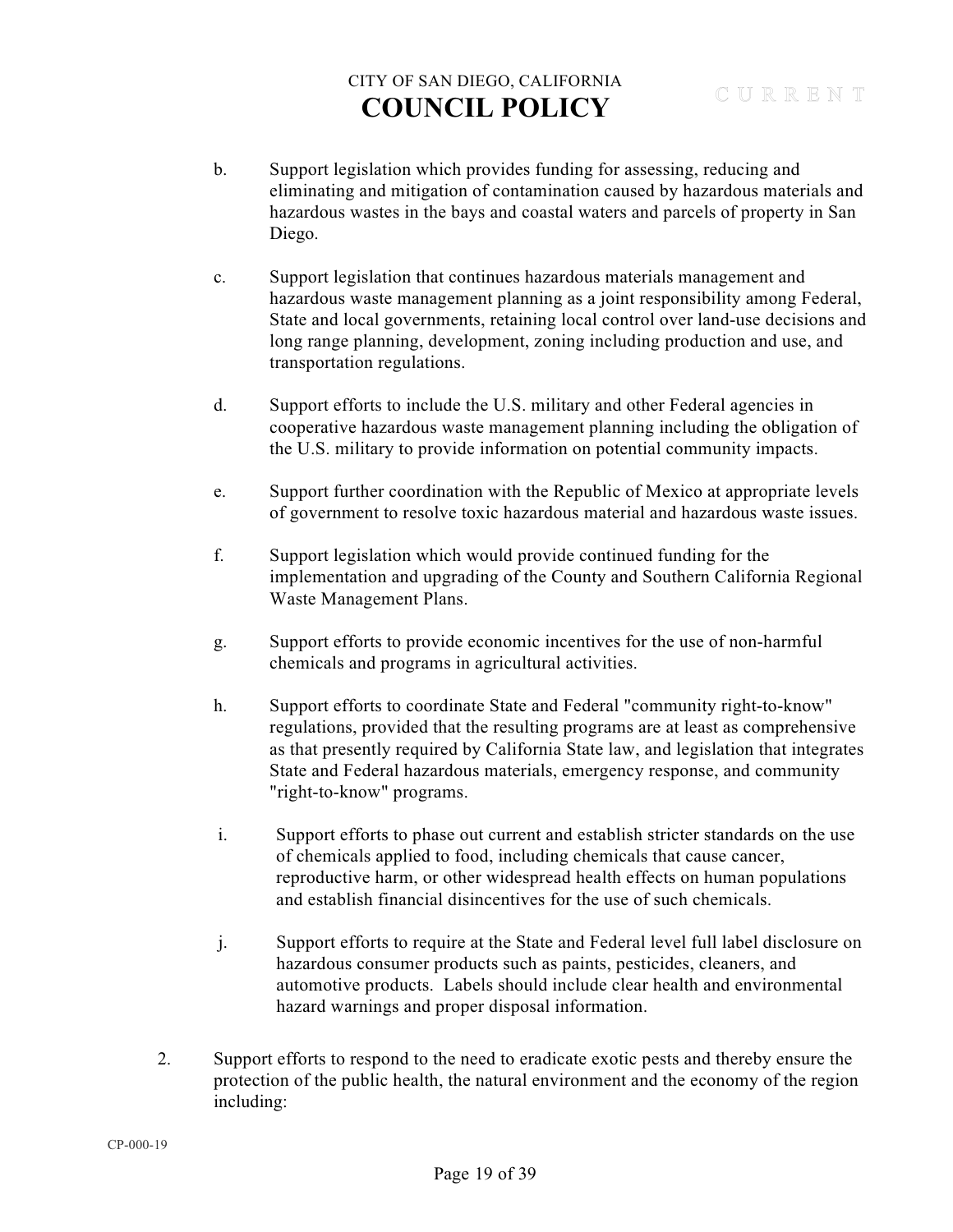- a. promoting research and implementation of alternative pest control and eradication programs;
- b. requiring risk assessments including a scientifically validated finding that no significant risk is presented before aerial spraying can be authorized;
- c. requiring assessments of cumulative and other impacts from multiple applications of pesticides and prohibiting multiple applications of a pesticide over an urban area;
- d. providing a process to challenge eradication authorizations which requires written findings on the following:
	- (i) amount of pesticide which may be used,
	- (ii) protection from substantial risk to non-target plants, insects or animals,
	- (iii) assurance that significant damage to the environment, secondary pest outbreaks or pest resistance will not result, and
- e. providing full public notice and warning procedures
- f. delegating the cost of pest eradication programs which benefit a specific industry to industry supported accounts including the costs of monitoring and public notice, education, outreach assistance and health care.
- 3. Oppose aerial spraying of poisonous pesticides, including Malathion, in residential areas, without a full public review process to include noticed public hearings.
- 4. Support economic disincentives, or taxes on transportation of oil through State waters; designate the revenues to a special fund to finance pollution impacts.
- 5. Oppose efforts to develop petroleum and natural gas resources in off-shore water within 100 miles of the San Diego coastline unless sufficient natural gas and oil reserves exist to be of significant importance to our national energy supply; and, the adverse environmental considerations relating to air quality, water quality, seismic, biological and socioeconomic impacts of the leasing have been identified and adequately mitigated.
- 6. Support efforts to improve upon the necessary safeguards for the disposal of nuclear waste and the safety of nuclear power plants.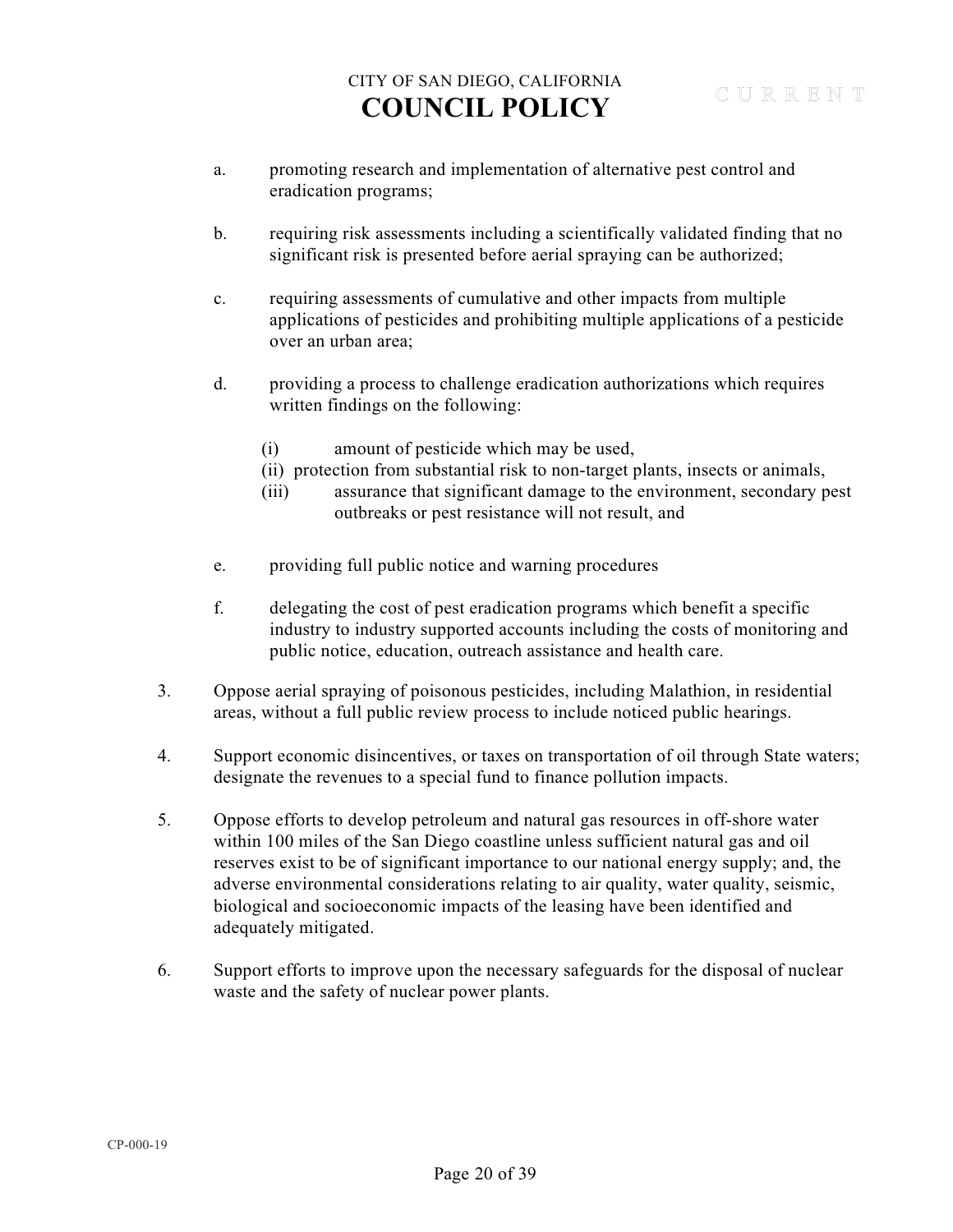#### E. INTEGRATED WASTE MANAGEMENT

- 1. Support economic incentives for government and business acquisition of recycled products, including paper.
- 2. Support efforts which promote and fund the recycling-reclaiming of natural resources for reuse, including but not limited to water, timber, oil, gas, minerals, earth metals, and solid waste materials including synthetics and organic material.
- 3. Support efforts to clearly define the role of State and Federal government in waste disposal and management matters to those areas having a clear Statewide or national significance, recognizing that such State or Federal authority should not preempt the authority presently granted to local agencies.
- 4. Support efforts to strengthen the authority and increase the financial resources of local agencies for local waste disposal and management, including but not limited to landfill siting, incinerator siting, waste reduction strategies, industrialization of primary materials resource recovery, recycling, landfill diversion programs, resource recovery, and hazardous waste management programs.
- 5. Support efforts at the State and Federal level that encourage recycling including: increased funding for local recycling programs, deposits on products which should be diverted from landfill disposal to recycling or result in inordinately high management and disposal costs to local agencies such as batteries, tires, paints and consumer products considered as household hazardous wastes, additional incentives for the manufacture and use of products containing postconsumer recycled materials, removing barriers to recycling, and promoting waste reduction, and providing research to obtain resource recovery of primary chemical materials for reuse.
- 6. Support efforts that improve the coordination of Federal, State and local agency responses to environmental hazards with the following goals:
	- a. To provide incentives to industry to minimize the production and use of materials that become hazardous wastes, and to promote the use of nonhazardous materials in products and processes.
	- b. To provide incentives to industry to develop primary materials chemical resource recovery programs that would allow the reuse of said materials minimizing waste.
	- c. To provide funding for the assessment and mitigation of environmental contamination caused by hazardous materials and hazardous waste.
	- d. To continue the management and planning of hazardous waste as a joint responsibility among Federal, State and local governments.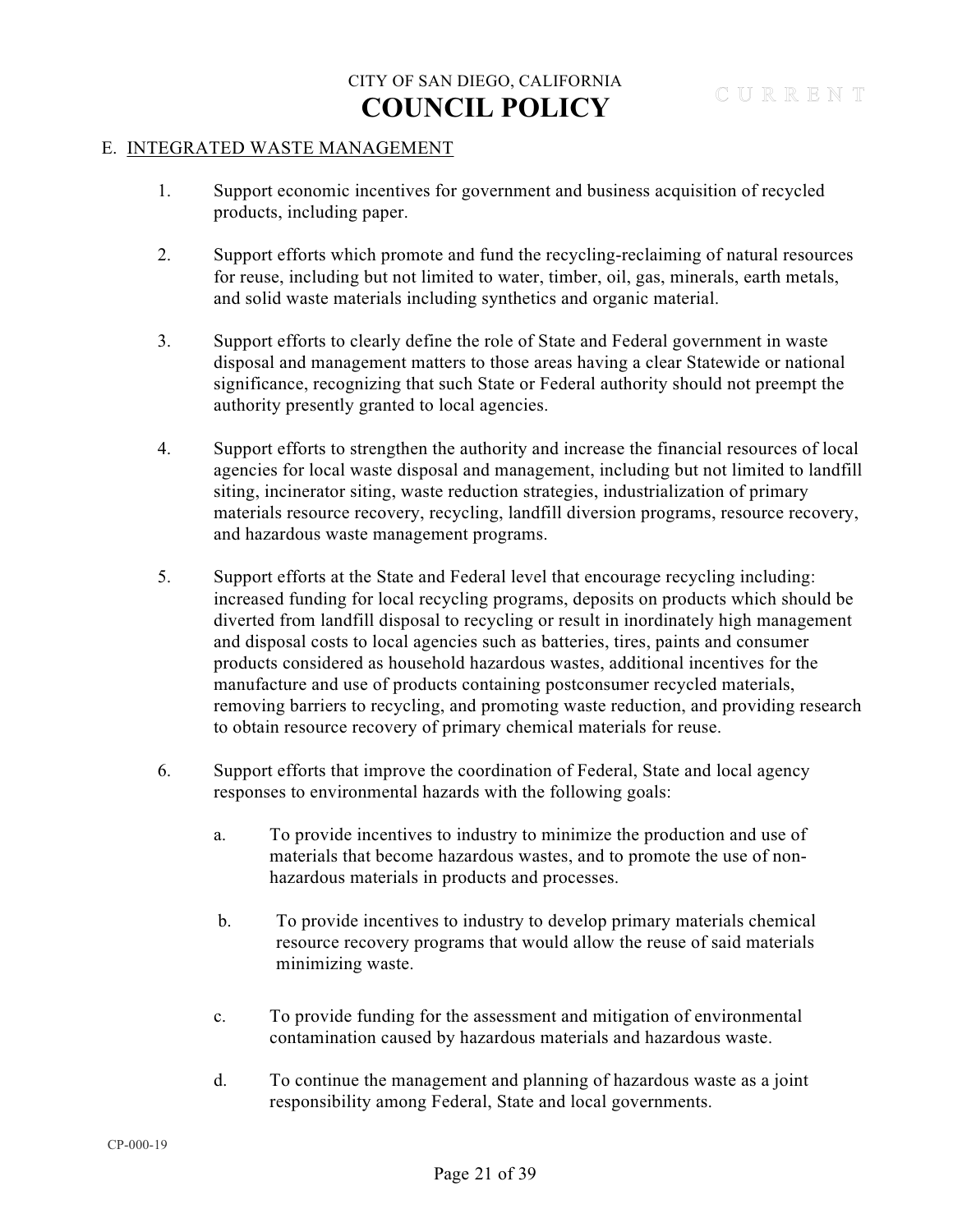- e. To include the U.S. military and other Federal agencies in cooperative hazardous waste planning.
- f. To provide continued funding for the implementation and updating of the hazardous waste management plan.
- g. To coordinate State and Federal "community right- to-know" regulations provided that the resulting programs are at least as comprehensive as that presently required by State law.
- h. To provide economic disincentives for production of non-recyclable materials to help pay for their disposition.
- 7. Support the State's Recycling Policy to direct the Statewide solid waste system and State agencies to aggressively:
	- a. Expand markets and uses for recovered materials and products by both the public and private sectors.
	- b. Determine the full costs of collection and disposal of solid waste and pursue waste reduction alternatives.
	- c. Use solid waste planning and permit processes to require local governments to implement meaningful source reduction and recycling programs (with industry participation). This State Recycling Policy, while leaving to local government and industry the decisions on how to implement specific recycling programs, would provide an ambitious and consistent process Statewide by which substantial, measurable progress can be achieved.
	- d. Support the development of products which can be recycled and/or reused and seek to eliminate products which are designed for one time use.
- 8. Support legislation that will fund research and development programs for industrial/technological solutions to recycle hazardous waste by breaking it into its original chemical components for reuse.
- 9. Support efforts to grant local jurisdictions greater authority regarding the location, operation and maintenance of State certified convenience zone recycling centers.
- 10. Support penalties for improper disposal of chemical waste, and provide economic incentives for its safe disposal.
- 11. Support State legislation to require full environmental review and permitting for hazardous and solid waste facilities proposed for Native Indian Reservations and restricting the use of these facilities by local governments unless properly permitted.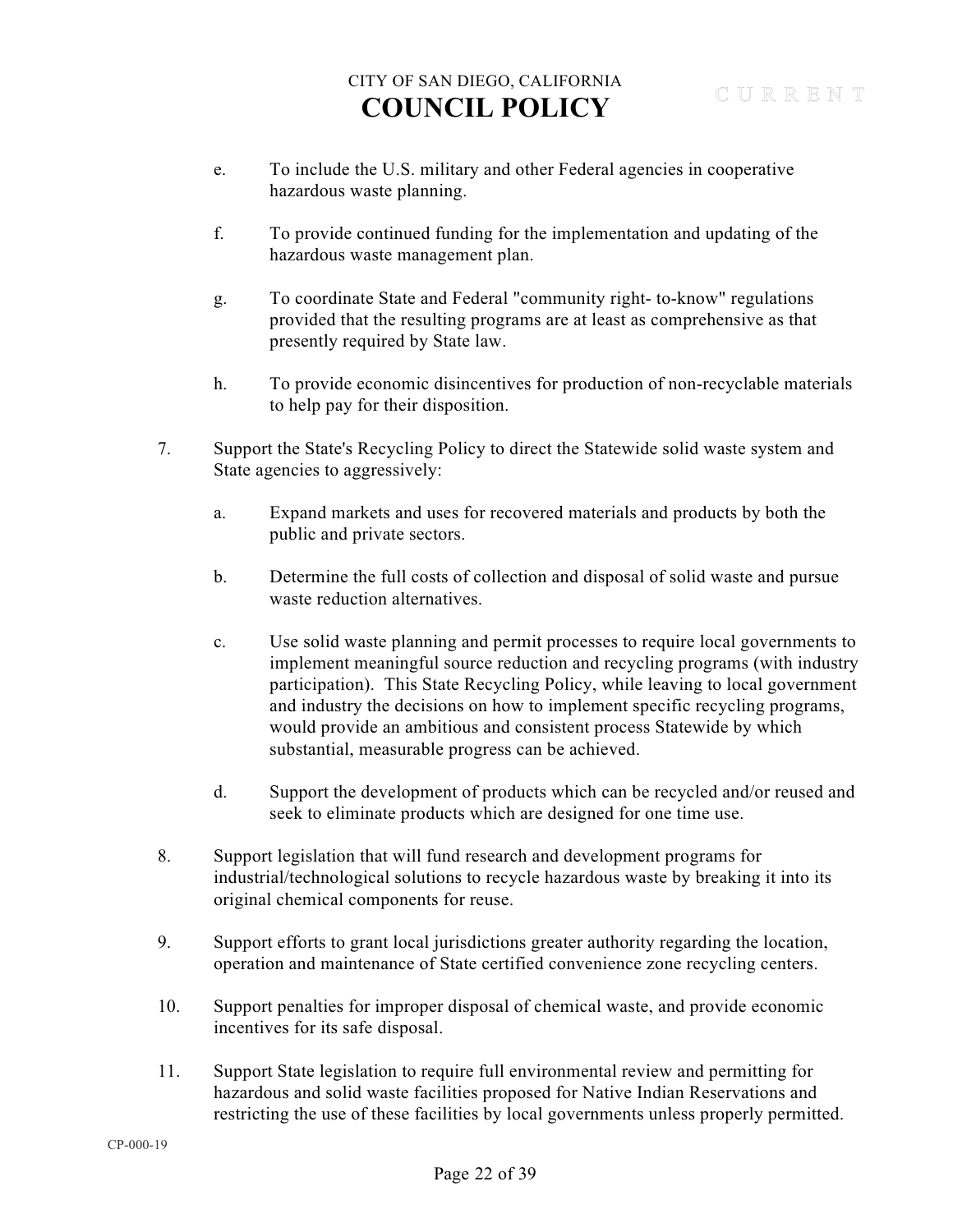- 12. Give priority to efforts that prevent the generation of waste over efforts to recycle, incinerate, or bury wastes.
- 13. Support efforts to divert wastes from landfill disposal through composting.
- 14. Oppose efforts to reduce local control and autonomy in dealing effectively with its responsibilities for solid waste management.
- 15. Oppose efforts to delegate full authority to counties for the siting of waste management facilities, including but not limited to materials recovery facilities, composting facilities, transfer stations, landfills and hazardous waste storage, treatment, and disposal sites without appropriate review and concurrence by affected agencies and communities.
- 16. Oppose efforts to augment State and Federal hazardous waste cleanup superfunds through the imposition of landfill depletion surcharges or any other form of fee or charge imposed upon local agencies without their consent.
- 17. Oppose efforts by the State and Federal governments to mandate non-site specific design standards to landfills without consulting local agencies on the environmental impacts of those specific sites and without funds to implement mandated improvements beyond what is reasonably necessary to protect the environment.
- 18. Oppose efforts to permit the incineration of municipal or hazardous waste in areas near habitation and/or environmentally sensitive resources.

NOTE: See also Council Policy 900-06, Solid Waste Recycling.

### F. ENERGY

- 1. Support an energy policy which maximizes rate stabilization, conservation and efficiency with the following goals:
	- a. Encourage rate and regulatory reform which stabilizes rates, improves the load factor, provides reasonable reliability of supply and maximizes the productive and efficient use of the community's limited energy resources.
	- b. Encourage conservation and energy-efficiency--the most cost-effective source of new electrical supply--through government or utility-funded programs which will accomplish the following: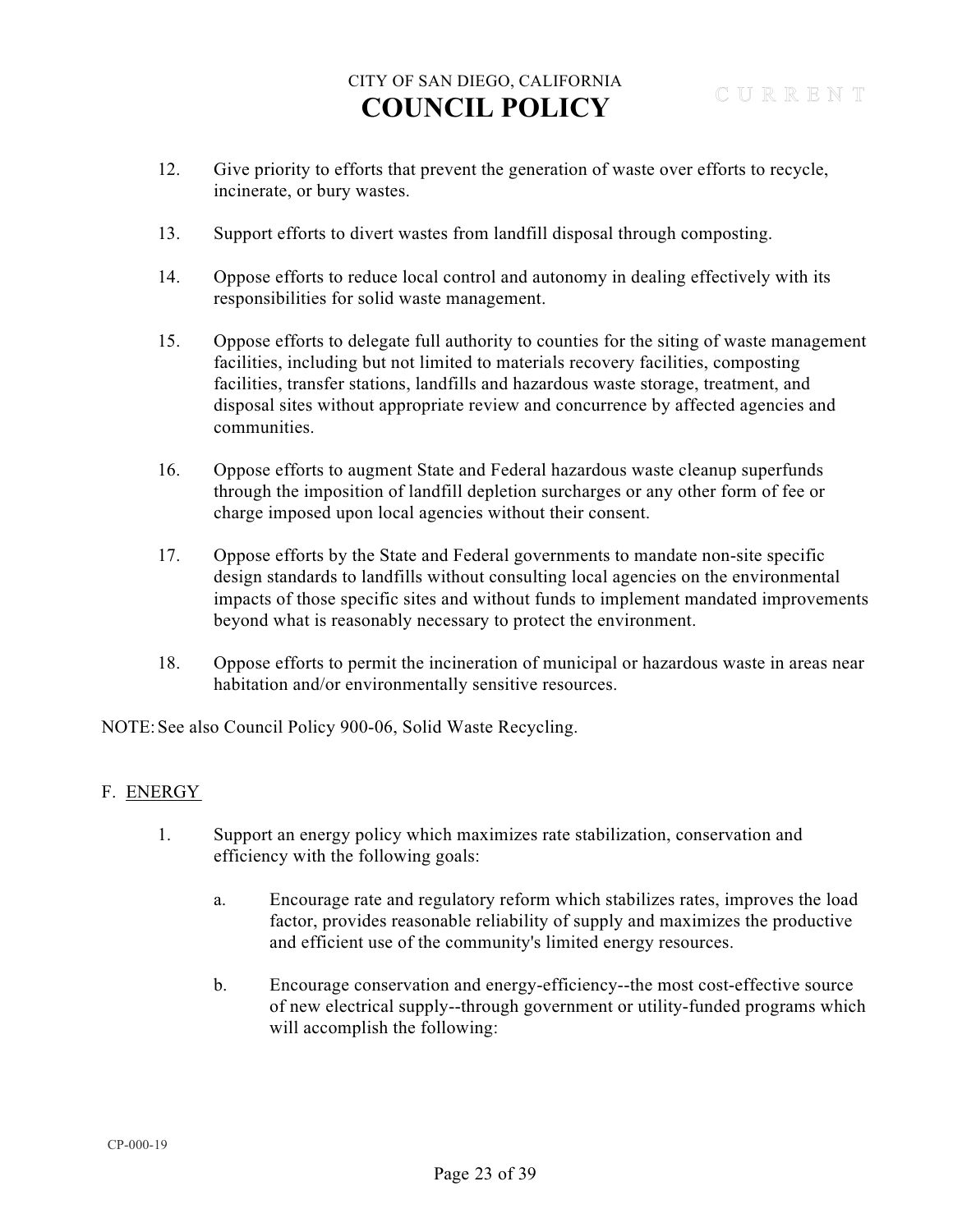(1) Provide financial incentives for residential and small business consumers to install measures such as fluorescent lighting, ceiling insulation, solar systems to replace electric water-heating, and energy-efficient appliances and equipment, and site/development designs to conserve energy.

(2) Provide financial incentives for large industrial and commercial customers to install measures such as economizers, day-lighting, low pressure sodiumvapor outdoor lighting, computerized energy management systems, thermal energy storage, and co-generation, and site/development designs to conserve energy.

(3) Encourage homeowners, businesses and the building industry to develop energy-efficient facilities including -- seeking the reinstatement of utility funded conservation programs and State and Federal solar energy tax credits and incentives for active and passive development/designs to enhance solar, wind, water, and other recoverable energy generation methods.

(4) Support efforts to de-regulate the electrical industry to provide better competition resulting in lower consumer prices.

(5) Inform consumers of the energy cost and consumption impacts of energyusing equipment, appliances, buildings and site design orientation through the establishment of required efficiency rating standards and labeling.

(6) Maintain and strengthen Federal fuel efficiency standards for vehicles, and provide economical incentives for development of energy efficient vehicles and vehicles using alternative technologies.

(7) Encourage, through changes in the regulated land-development process, the use of energy-efficient and cost-effective designs, materials, and equipment in the construction of siting and development intensity of new residential and nonresidential buildings.

- 2. Support efforts which encourage new electrical supply from independent power producers through government or utility-funded programs, in order to delay the building of new utility-owned powerplants and to avoid over dependence on purchase of power from non-San Diego sources. Goals for encouraging electrical supply from non-utility sources include the following:
	- a. Encourage resource recovery and utilization of sewage and landfill methane gas by-products for new energy resources.
	- b. Encourage cogeneration through the removal of barriers to intra-grid transfer (sometimes referred to as "wheeling") of electricity.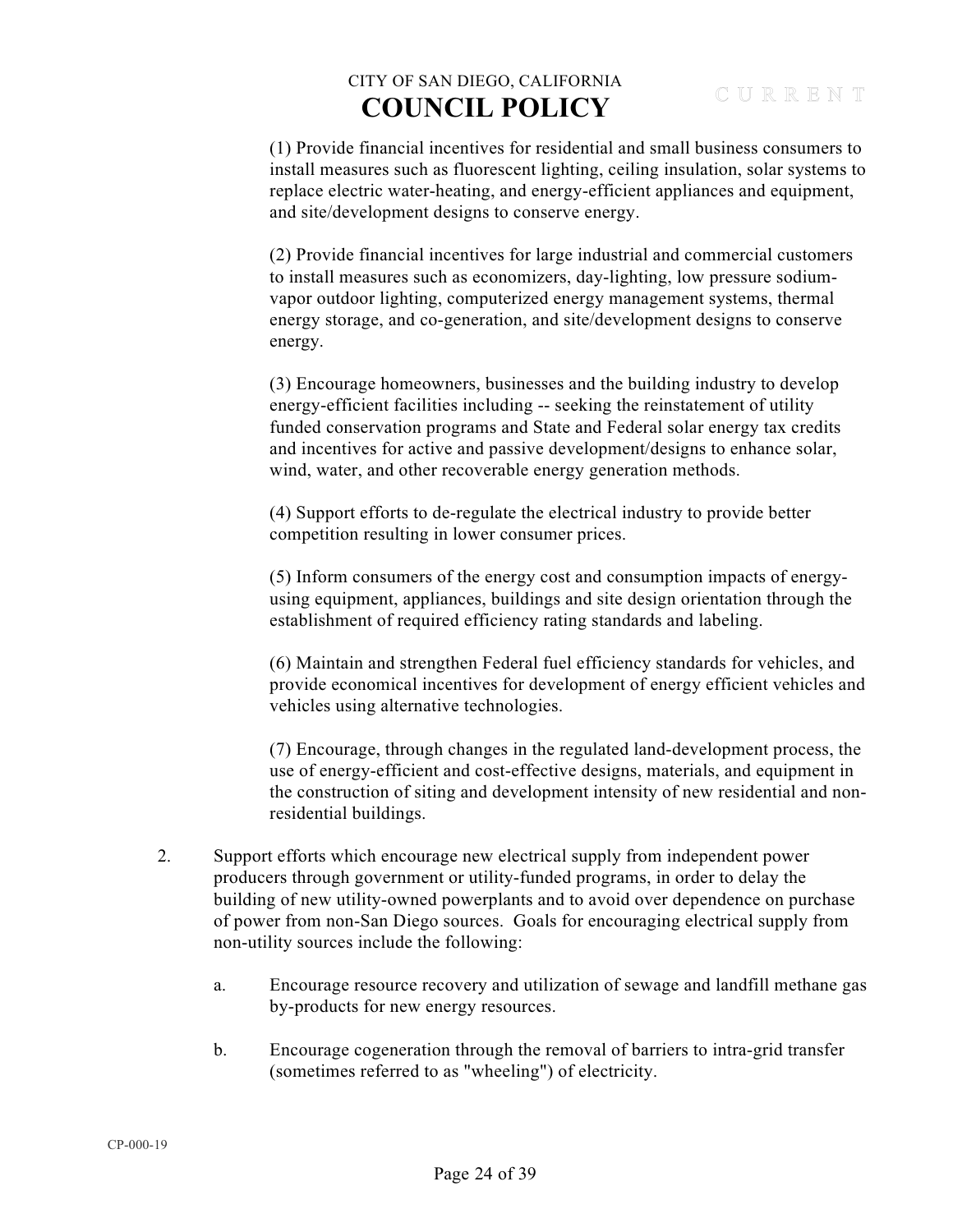- c. Encourage the development and uses of photovoltaics, solar water heating and passive solar designs, as well as water and wind generated energy and other recoverable energy resources in new residential and commercial construction.
- 3. Support efforts which encourage new electrical supply from utility sources when necessary to ensure there will be an adequate and reliable supply in the future, including the following goals:
	- a. Support mixed fuel sources for utility-owned, centralized electrical power generation in order to further reduce dependency upon oil and gas fired generation, including consideration of future use of solar thermal, geothermal, photovoltaic wind and water driven technologies.
	- b. Support a utility contingency plan in the event new supply is needed quickly, which would include the following:
	- (1) Implementing additional utility-funded conservation and load management strategies; returning stored generating units to service; securing additional firm contracts for purchased power; or building new centralized powerplants, at a scale consistent with adjacent communities.

### G. SUSTAINABLE DEVELOPMENT

- 1. Support economic and environmental policies that encourage the development of environmentally-compatible industries that promote a sustainable use of U.S. and global resources, such as recycling, remanufacturing, energy- and water- conservation product manufacturing, and alternative fuel and mass transit vehicle manufacturing.
- 2. Support legislation that results in the streamlining of permit processing for recycled product manufacturers and other environmentally-compatible industries; and legislation that will reduce the permits required for compost manufactured from source-separated materials.
- 3. Support legislation that extends the existing Recycling Investment Tax Credit program when it expires in 1993, as well as promote amendments that will expand the credit allowed under this program. A tax credit program for other environmentallycompatible industries and products would also be appropriate.
- 4. Support legislation that establishes grant programs for companies that manufacture recycled products from low-value recycled materials (including lowgrade and mixed papers, plastics, commingled glass, etc.).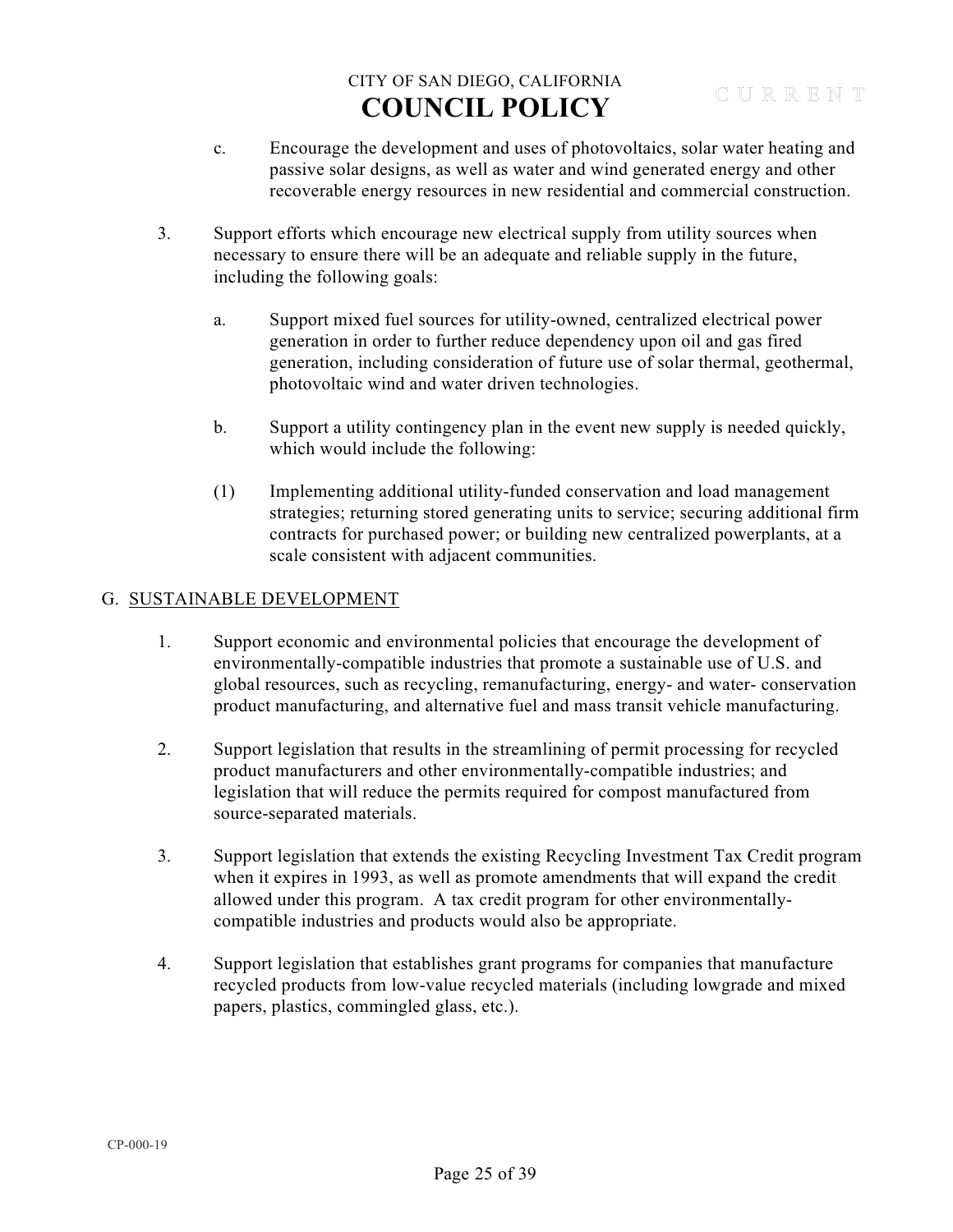- 5. Support legislation that will amend the California Pollution Control Financing Authority's (CPCFA) revenue bond program to allow for the financing of processing and remanufacturing facilities of low value recyclable materials (low-grade and mixed papers, plastics, commingled glass, compostables, etc.). Currently, 65% of the input into CPCFA funded facilities must be "solid waste" with no market value.
- 6. Support legislation to authorize a General Obligation Bond Measure and/or Industrial Revenue Bond Act to provide funding for small- and medium- size recycling and remanufacturing businesses.
- 7. Support legislation that promotes the purchase of recycled products.
- 8. Support legislation that eliminates or phases out State subsidies to primary resource and extractive industries (such as logging, mining, etc.).

### H. REGULATORY RELIEF

- 1. Promote the use of "master" environmental documents that provide a comprehensive analysis at the outset of the planning process with the objective of avoiding redundant and repetitive analysis.
- 2. Support the reduction of requirements for advanced notices in the preparation of environmental documents when it can be demonstrated that ample public review will occur during the required public review period.
- 3. Support the use of three-party agreements in the preparation of environmental analysis required by CEQA. (Currently contained in another section, this guideline will be moved to the new Regulatory Relief section.)
- 4. Oppose the imposition of additional noticing and posting requirements on local agencies.
- 5. Oppose new review periods and timelines that are not in keeping with established CEQA requirements, with the objective of streamlining the review of development proposals.

### V. LAND USE

### A. PLANNING/GROWTH MANAGEMENT

- 1. Support legislation that would adopt model building, fire, plumbing and electrical codes without state amendments with the exception of those which are:
	- a. less restrictive than model codes;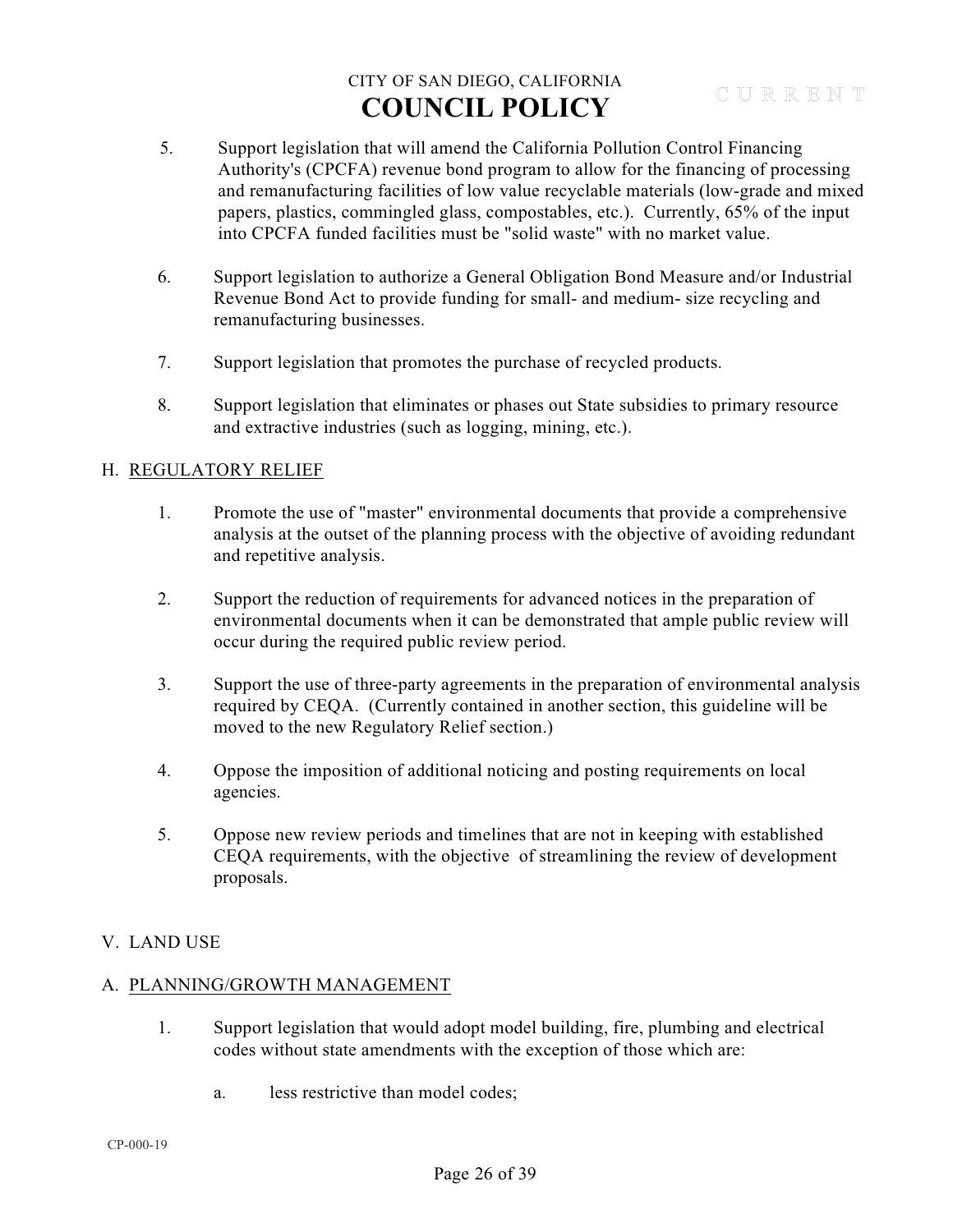- b. those amendments which are essential for the safety of citizens.
- 2. Support efforts to strengthen the legal and fiscal capability of local agencies for implementing plans, including but not limited to, the regulatory authority over zoning, subdivisions, and annexation with the following goals:
	- a. Expand local agencies' authority to require land dedications and/or in-lieu fee payments for the site acquisition, construction enhancement or maintenance of public facilities and programs as conditions precedent to the approval of tentative subdivision maps.
	- b. Extend the extraterritorial regulatory authority and fair share contribution to public facility financing and operations by cities into adjoining unincorporated areas within their sphere of influence.
	- c. Facilitate the annexation of unincorporated county islands, with appropriate distribution of tax revenues.
	- d. Expand local agency discretion for compliance with State mandates, including such items as mitigation banking, housing element, congestion management.
	- e. Expand the authority of a local agency to participate in the process of defining regional growth needs and the means to satisfy them, commensurate with the agency's service population and financing availability.
	- f. Expand the authority of a local agency to obtain development fair-share financing of public facility upgrades for capital improvements as well as operations.
- 3. Support efforts to clearly define the State and Federal governments' role and authority in land use matters to those having a clear statewide or national significance, recognizing that such State or Federal authority should not preempt the authority presently granted to cities. The historical role of cities includes the authority to require all necessary social, economic and environmental mitigation to communities impacted by land use proposals.
- 4. Support efforts to provide fair share economic return to the City for the "value added" to older (10 or more years) public easements when these are vacated.
- 5. Support efforts to amend the California Coastal Act of 1976 to restore some of the independent planning and regulatory authority previously held by local government agencies within their respective portions of the California Coastal zone.
- 6. Support efforts to correct the land use inequities created by the State Supreme Court's interpretation of the Fair Housing Act and definitions of "family".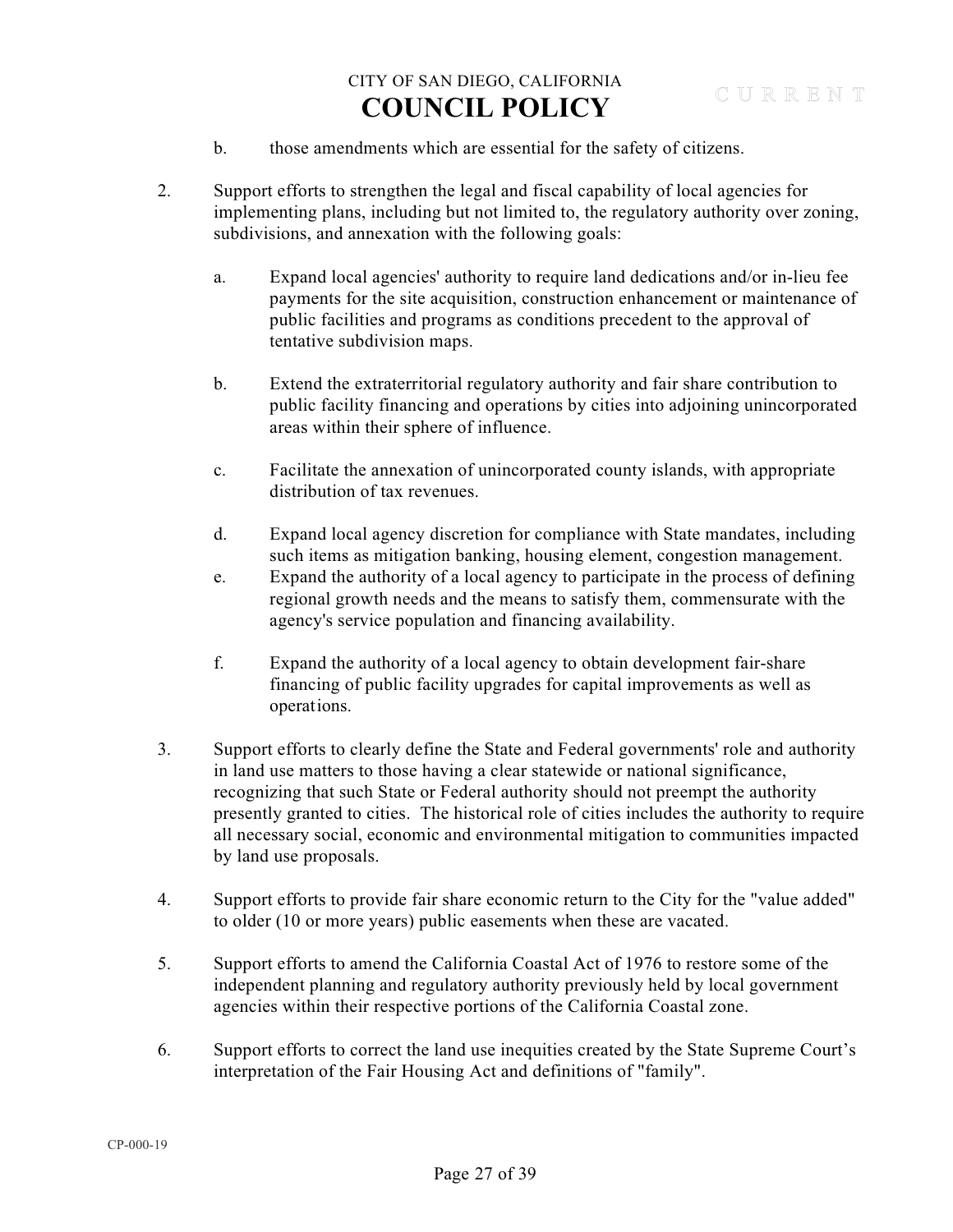- 7. Support efforts to expand economic incentives for seismic safety protection and building seismic retrofitting.
- 8. Oppose piecemeal amendments to the California Coastal Act of 1976 not approved by the City of San Diego which would alter the Coastal Zone boundary in San Diego.
- 9. Support efforts to allow the establishment of residential care facilities, subject to local review and in a manner consistent with the neighborhood, environmental determinants and service area accessibility.
- 10. Oppose efforts to limit the authority of local agencies to abate non-conforming land uses, including State-mandated requirements that local agencies pay compensation to the owners of non-conforming uses rather than the traditional reasonable abatement schedules.
- 11. Oppose efforts that require local agencies to reimburse property owners for diminished values resulting from zoning changes, unless accompanied by similar value increase share when property increases value as a result of zoning changes.
- 12. Oppose efforts to weaken further the traditional legal doctrine that zoning is a municipal affair by the enactment of prescriptive regulatory statutes pertaining to, but not limited to, housing, mobile home parks, residential care facilities and similar programs.
- 13. Oppose efforts to diminish the authority of a local agency, when that agency has participated in a process to determine regional needs, to regulate the amount or rate of community growth, development, public facility financing and open space, natural habitat preservation.
- 14. Oppose efforts to expand vested development rights and to mandate a specific date for compliance, including revision to developer of dedicated property or fees.

### B. HOUSING

- 1. Support efforts to enhance implementation of the City of San Diego's balanced community policy.
- 2. Support efforts to enhance the City's ability to achieve a jobs/housing balance.
- 3. Support efforts to permit, but not mandate, local jurisdictions to assemble land so that efficiencies of scale allow the land to be returned for private development, and encourage the desired development type and density as established by the general plan, community plans, and Council policies.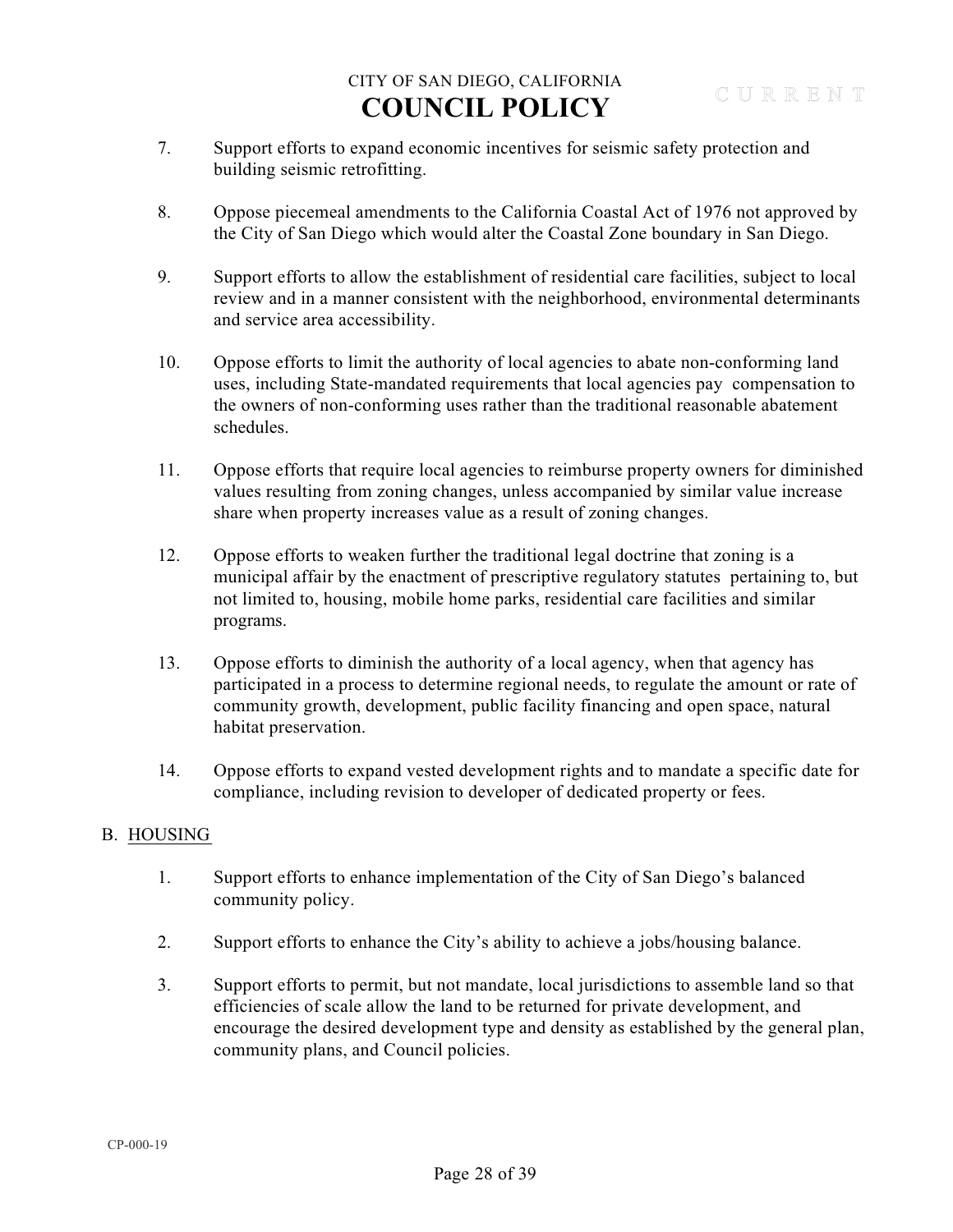- 4. Support efforts which lower the cost of any of the major components of housing: i.e., land, materials, labor, financing, marketing and manufactured housing and the elimination of restrictive code requirements consistent with community and environmental policies of the City.
- 5. Support efforts to repeal Article XXXIV of the State Constitution which requires voter approval of low-rent housing projects.
- 6. Support efforts to promote Fair Housing through the enhancement of equal access to housing opportunities for all people without regard to their sex, age, race, religion, national origin, color, or handicap.
- 7. Oppose State and Federal mandated referendum requirements for local housing.

### C. TRANSPORTATION

- 1. Support federal legislation to permit the transportation of passengers between United States ports by certain foreign-flag vessels and to encourage United States-flag vessels to participate in such transportation.
- 2. Support efforts to encourage incentives for existing homeowners, businesses and industries, within areas impacted by aircraft noise in excess of the State airport noise criteria as measured by the current Community Noise Equivalent Level (CNEL), to install materials designed to deflect, absorb or insulate against detrimental levels of aircraft noise.
- 3. Support efforts to clearly define Federal, State, regional and local governmental roles and responsibilities in transportation planning with the following goals:
	- a. Reduce State review requirements of projects that are predominantly of regional or local significance.
	- b. Expand financing of local mass public transit efforts including providing for tax incentives to employers that encourage and help finance transit for employee use.
	- c. Require the State to complete an EIR before it abandons a previously approved highway route when the local agencies directly affected have agreed by resolution that the EIR is necessary.
	- d. Ensure City authority to lessen traffic congestion through strategies such as ridesharing, staggered work hours and public transit employer/employee incentives.
	- e. Maintain and/or expand freight and/or passenger rail services to and from San Diego, both north, south and east of the City.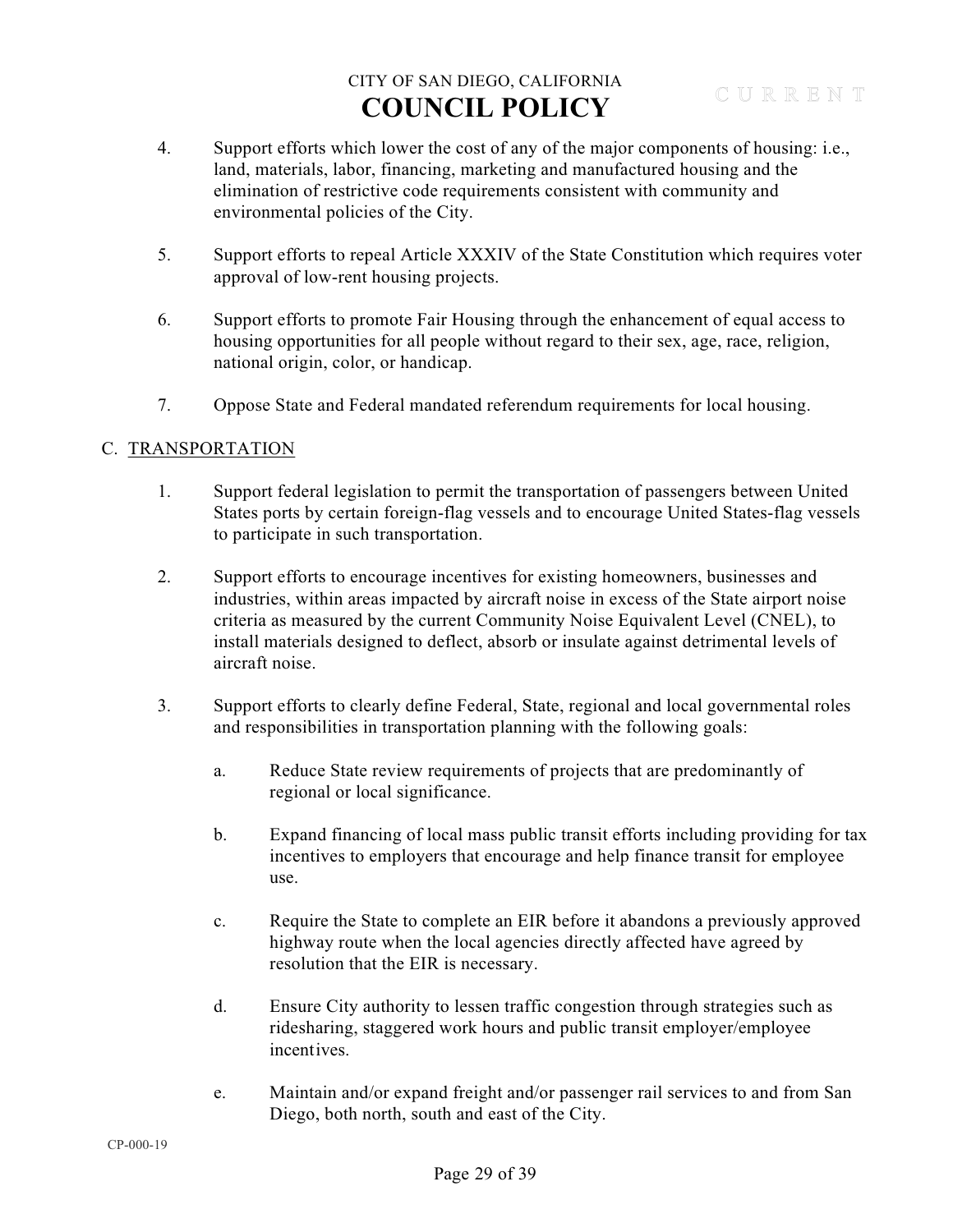- f. Ensure local government participation in the planning and development of private or public inter-city passenger rail facilities and services.
- g. Require preparation of EIR's before rail transit routes are abandoned, when local agencies directly affected have agreed by resolution that the EIR is necessary.
- h. Provide funding for airport development and planning, acquisition and upgrading of airway facilities and equipment, and research, engineering and development to improve the airport/airway system.
- i. Establish a Class I Terminal Control Area for Lindbergh Field.
- j. Provide disincentives to private/non-commercial aircraft use of Lindbergh Field and encourage use of alternate airports.
- k. Reduce and avoid building hazards and obstructions in the vicinity of Lindbergh Field and all other airports.
- l. Improve non-commercial/general aviation airports throughout California to better serve private pilots and thereby diminish their use of commercial/air carrier airports.
- 4. Support efforts to increase the amount of funding available to the City for maintaining and/or improving our transportation system and to expedite the availability of existing funds for State construction of the adopted freeway system with the following goals:
	- a. Increase user fees proportionate with inflation for the purpose of improved street and highway and rail maintenance.
	- b. Designate all freeway corridors as candidate rail transit corridors eligible for State and Federal transportation funding in conjunction with freeway improvements (subject to designation by SANDAG).
	- c. Develop an adequate transportation system for the North city area. Said system to include at a minimum Route 56 as a freeway standard from I-5 to I-15, the expansion of the I-5/805 merge, and any arterials found to be needed as a result of the Mid-County Transportation Study. All corridors shall be evaluated for and include appropriate urban rail line right-of-way improvements.
	- d. Develop an adequate transportation system for the South city area, including at a minimum add a fully improved Otay Mesa Road, SR-905, SR-125, and related light rail and HOV lanes.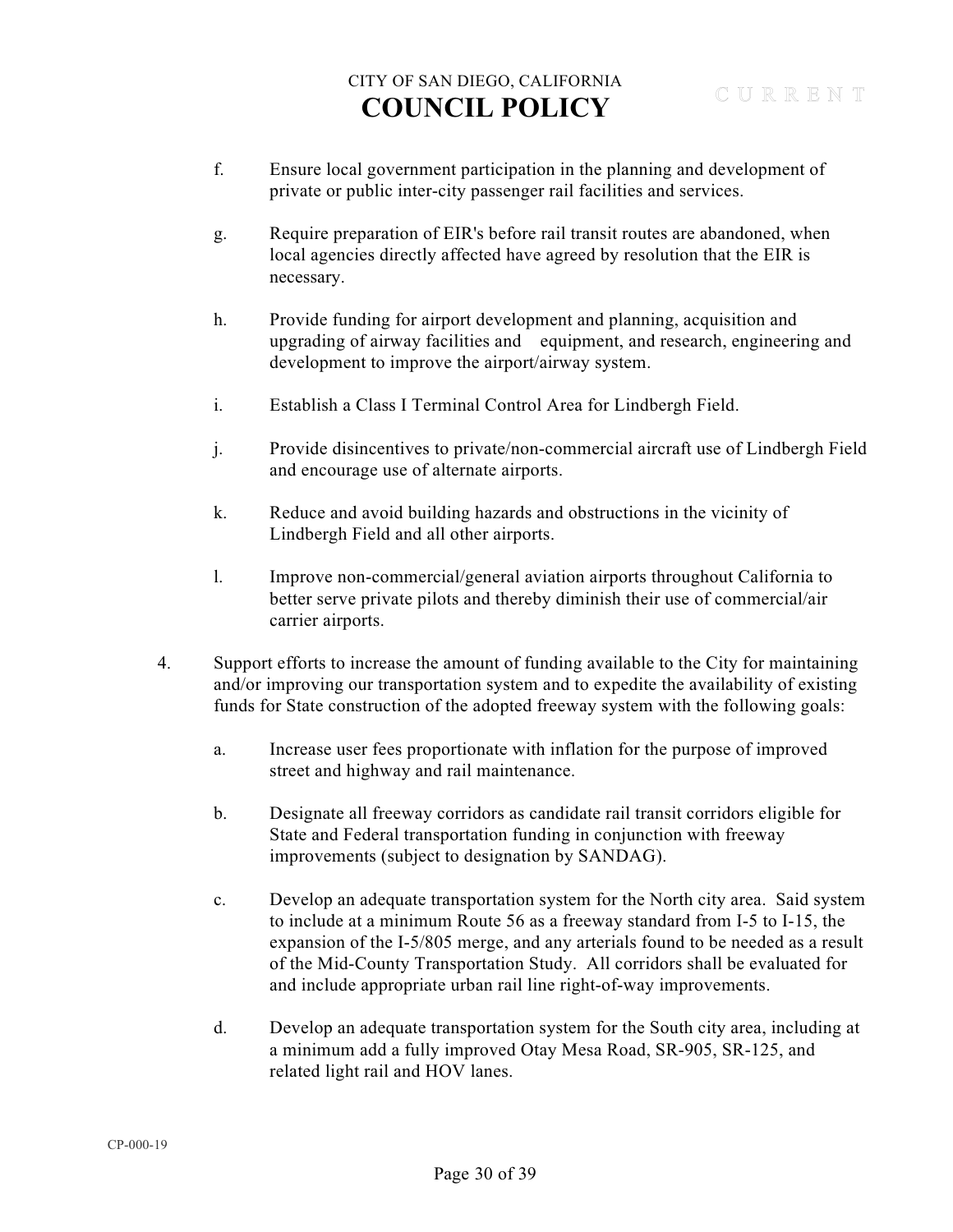- e. Designate the following as Highways of National Significance: I-15 between I-8 and I-5, SR-905 from I-5 to the International Border, SR-125 from I-8 to the International Border, and SR-163 from I-8 to downtown San Diego, as well as all existing interstate corridors as being eligible for the expenditure of appropriate Federal highway funds, including Federal discretionary or demonstration funds.
- f. Designate a Federal Aid Surface Transportation Highways (FAST Highway) system of urban arterials that is approved by the City of San Diego, and includes at a minimum, all roadways on SANDAG's Significant Regional Arterials System.
- 5. Oppose efforts to relax aircraft engine noise levels from those standards currently specified by the FAA's FAR 36 regulations.
- 6. Oppose efforts to limit access to State or Federal funds for transportation projects unless that same level of commitment of local funds is maintained.
- 7. Oppose efforts to alter the membership of the San Diego Metropolitan Transit Development Board to give the City less than 50% representation.

### D. SCHOOL FACILITY FINANCING

- 1. Support legislation specifying appropriate procedures to be followed and findings to be made by school districts as a condition of levying school fees and which would not be applied retroactively.
- 2. Support legislation which provides for fee waiver for public service facilities which are shown to meet an identified public need and to generate no additional demand on school facilities.
- 3. Support legislation which strengthens and reinforces the ability of local agencies to consider the adequacy of school facilities in making land-use decisions.

### VI. SOCIAL PROGRAMS

### A. AFFORDABLE HOUSING/HOMELESS

1. Support efforts to develop coherent State and national housing policies along with increased financial support for, Federal and State participation in, and local authority to preserve and expand adequate affordable housing (home ownership and/or rental opportunities) for the elderly, handicapped, and low income persons throughout the community with the following goals: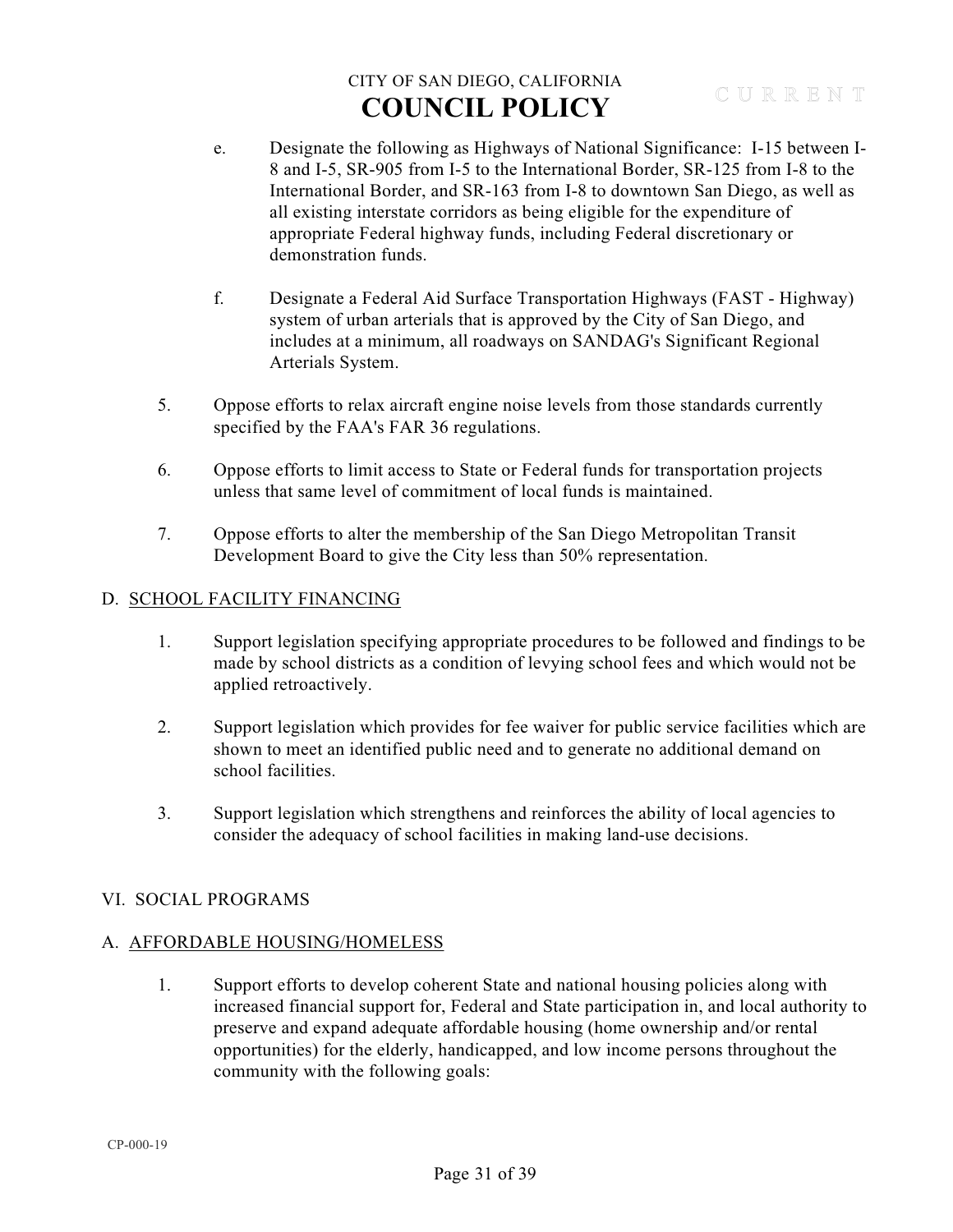- a. Fund a multifaceted housing agenda which includes housing production and preservation programs along with rental assistance and rehabilitation.
- b. Maintain and create tax incentives for private and nonprofit development and preservation of affordable housing.
- c. Enhance the City's Housing Trust Fund and related programs.
- d. Balance nonprofit and other development interests in providing affordable housing.
- e. Provide complete and timely utilization of redevelopment tax increment funds which are set aside for affordable housing, and target those funds to implement the redevelopment plan for the redevelopment area from which the funds are derived. Allow for the use of those funds to implement the redevelopment plan for the redevelopment area from which the funds are derived, or to supplement a redevelopment project in another redevelopment area if special circumstances exist, as decided by the City Council.
- f. Promote but not mandate linkages between housing assistance and programs which encourage resident self sufficiency
- 2. Support efforts to develop increased financial support for, Federal and State participation in, and local authority to provide adequate housing for homeless persons throughout the community with the following goals:
	- a. To allow for the establishment of sufficient emergency shelter bed spaces to serve the community need.
	- b. To allow for the establishment of transitional housing facilities that provide a bridge between emergency shelters and conventional housing.
- 3. Support efforts which will allow for State and Federal assistance to local governments in addressing situations involving the homeless population.
- 4. Support efforts to develop increased financial support for, Federal and State participation in, and local authority to provide affordable housing for seniors throughout the community with the following goals:
	- a. Promote the establishment of affordable housing for seniors including programs that benefit low and moderate-income seniors, assisted living facilities and the protection of existing affordable housing.
	- b. To encourage funding of senior centers including meal assistance, job training and computer education.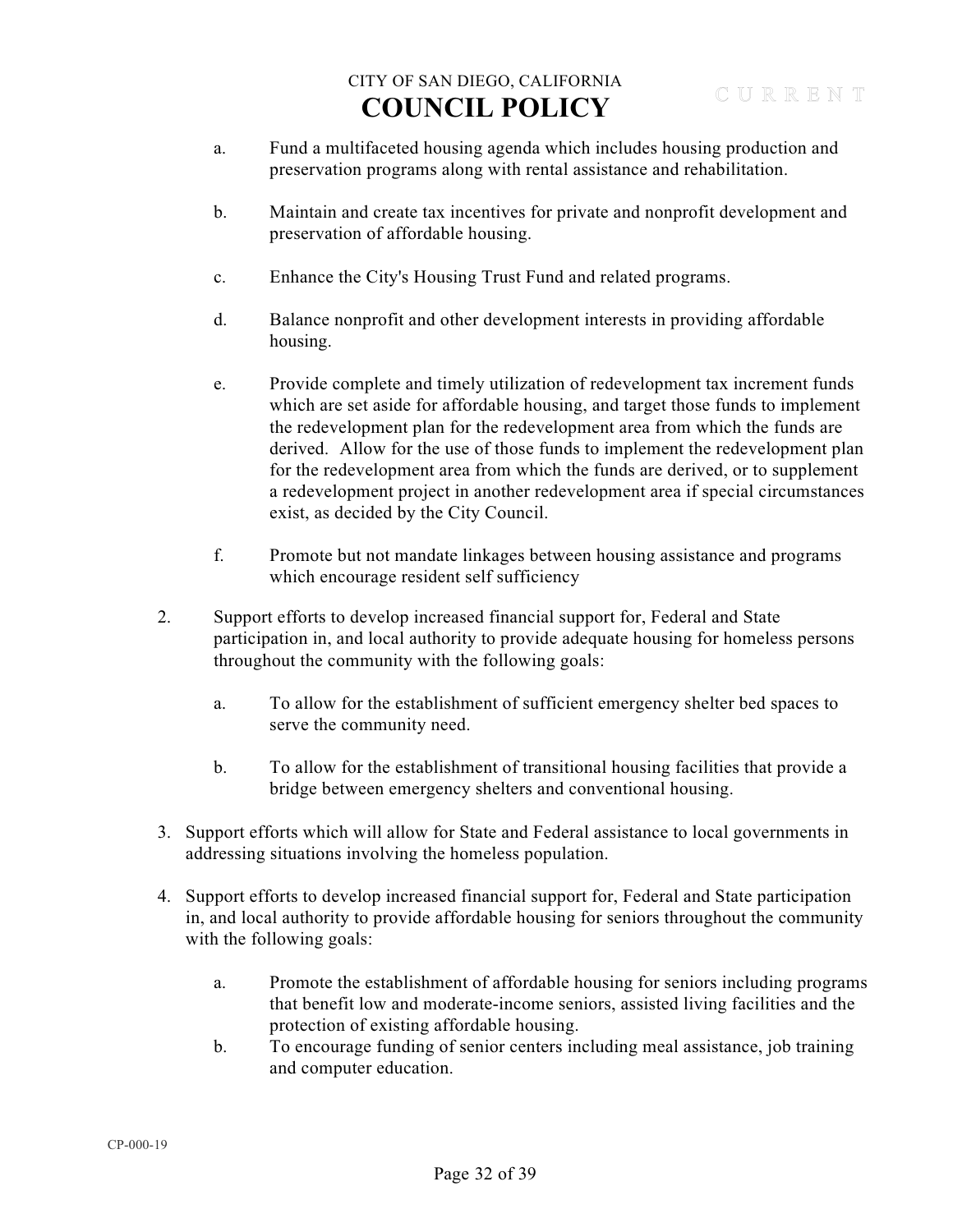#### B. CHILD CARE/FAMILY SERVICES

- 1. Support guidelines prepared by the U.S. Department of Labor to allow for maximum local control in implementing Welfare to Work initiatives.
- 2. Support legislation to provide funding to encourage local communities to develop needed services for school age children and youth including after-school programs, family crisis programs, gang prevention and diversion programs, drug prevention and treatment programs, and work experience programs.
- 3. Support Federal and State government and private funding efforts which enhance the quality and broaden the accessibility of child care and preschool insofar as this does not conflict with other legislative goals.
- 4. Support and promote Federal and State action that enhances quality, affordable, accessible child care services for children from birth to 12 years of age, including special needs and high-risk infants and children.
- 5. Support legislation to expand resources for funding programs, professional staff, and facilities for child care services.
- 6. Support efforts to expand public/private collaboration and coordination in order to meet the child care needs of children and families.
- 7. Oppose unreasonable barriers to the provision of affordable, accessible, quality child care.

### C. HEALTH CARE

- 1. Support funding efforts to support programs which educate the public about the AIDS virus.
- 2. Support funding efforts to provide treatment and greater access to assistance for AIDS patients and persons who test positive Human Immunodeficiency Virus (HIV).
- 3. Support efforts to provide direct funding to local agencies to support programs related to AIDS.
- 4. Support funding efforts to support programs and shelter projects which enable local communities to cope with needs of the homeless and mentally ill.
- 5. Support efforts to increase State and Federal funding to provide human care services in San Diego, such as perinatal and mental health care, to a level that is at least equal with other metropolitan areas, without decreasing other subvention or entitlements to local agencies.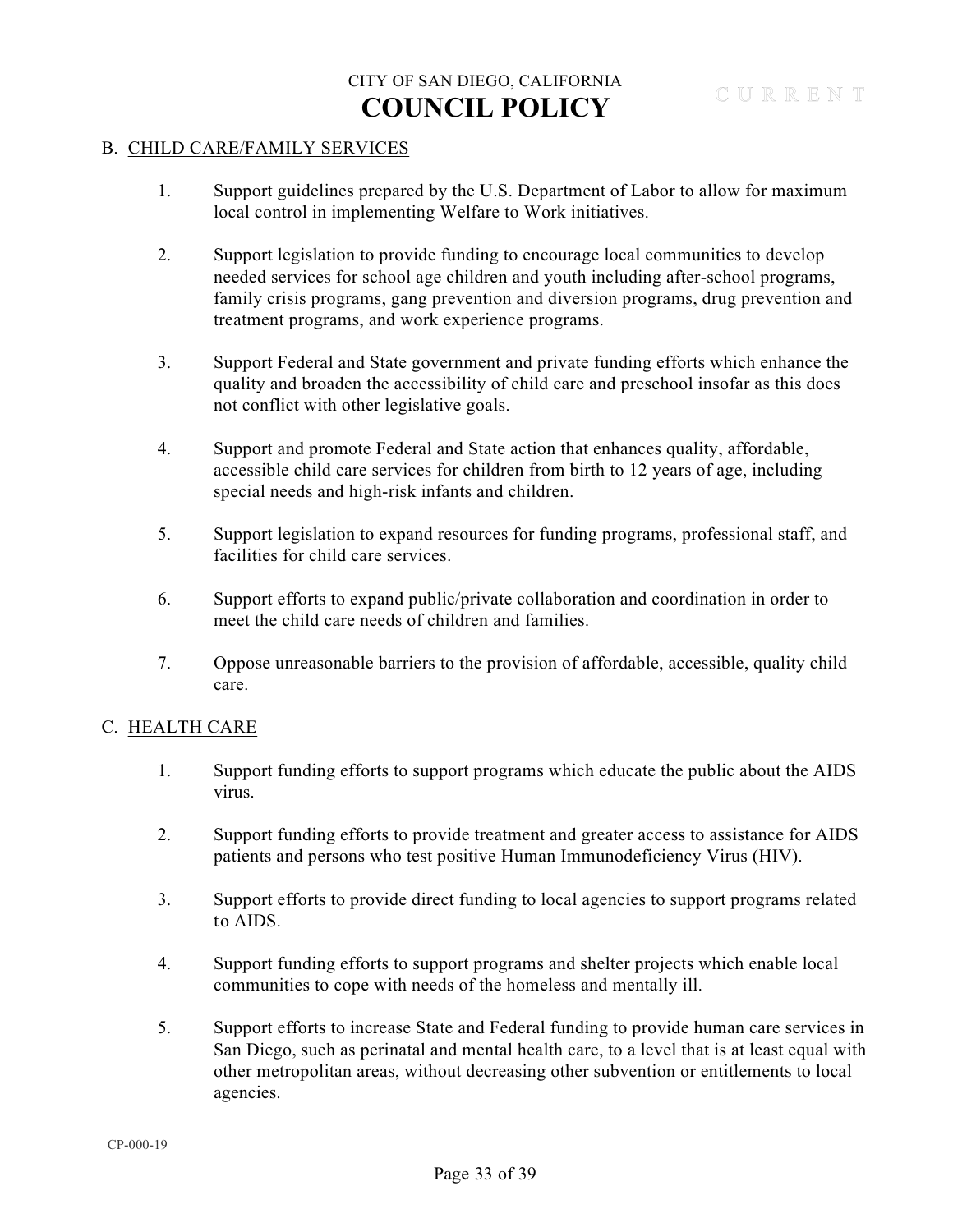- 6. Oppose efforts to unreasonably violate the civil rights of AIDS infected individuals and those testing HIV positive.
- 7. Support efforts to develop strategic plans for prevention, treatment and tracking of infectious diseases in the San Diego border region.
- 8. Support efforts to fund support programs that educate the public about long term care issues, age related diseases, illnesses, etc.
- 9. Support funding efforts to allow seniors to live at home as long as possible with dignity and independence.
- 10. Support efforts to fund programs designed to provide access to affordable healthcare and prescriptions for seniors.
- 11. Support efforts to provide new transportation funding for programs designed to assist seniors (i.e.; Dial-A-Ride, etc.).

### VII. BINATIONAL ISSUES

- A. Support efforts to enhance and strengthen relationships between the City of San Diego and the City of Tijuana including legislation which would:
	- 1. Improve the economic and social conditions of the San Diego/Tijuana border region, including improvements in infrastructure.
	- 2. Lower international tariffs with Mexico and encourage free trade between the United States and Mexico consistent with mutual economic benefit, health and safety requirements.
	- 3. Enhance and develop an interrelationship with Mexico with an emphasis on local involvement in decisionmaking, finding solutions to environmental and public infrastructure problems, and increasing understanding and cooperation.
	- 4. Support binational projects and cooperation in San Diego and Baja California.
	- 5. Cooperate with the Republic of Mexico in resolving hazardous material and hazardous waste issues.
	- 6. Improved binational communication (radio) capabilities between San Diego and Tijuana public safety functions.
- B. Oppose efforts to superimpose additional layers of government or bureaucracy over the City's authority on border development and cooperation.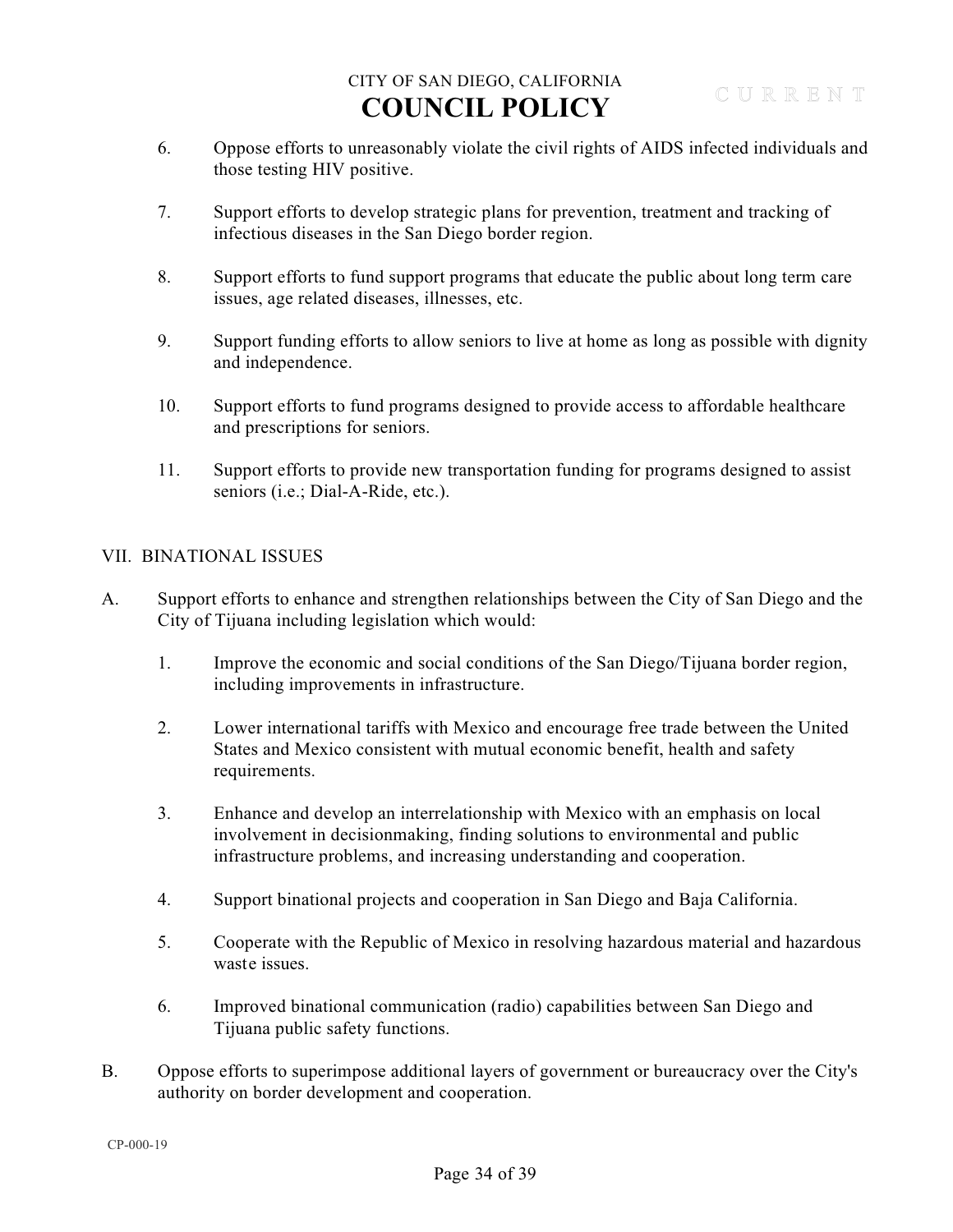#### VIII. COMMUNITY AND ECONOMIC DEVELOPMENT

- A. Support legislation which facilitates the creation of a new economic development strategy for the City of San Diego including implementation of the recommendations of the Economic Development Task Force, including:
	- 1. Legislation which gives the City authority to streamline the regulatory process and coordinate local, state, and federal regulations in a simple, effective, and equitable manner.
	- 2. Legislation which provides greater flexibility in the application of state and federal legislation in order to encourage the growth and expansion of targeted local industries, such as the biotech, high tech, and manufacturing, convention and tourism, and arts and culture industries.
	- 3. Legislation which provides greater flexibility in the application of environmental regulations in order to provide a reasonable balance between economic development and environmental protection.
	- 4. Legislation which assists the City in creating incentives for targeted local businesses.
	- 5. Legislation which seeks to revitalize urban communities and construct key employment generating infrastructure.
	- 6. State and federal programs and initiatives which bring new employment opportunities to the region.
	- 7. Legislation which promote business attraction, expansion, and retention efforts at all levels of government.
	- 8. Legislation which facilitates the development of Small Business Assistance Programs.
	- 9. State and federal initiatives which provide funding and support for economic conversion and adjustment efforts and for reemployment and retraining programs.
	- 10. State and federal programs and initiatives which increase the availability of affordable housing to help maintain and attract business.
	- 11. State and federal programs and legislation which promote enhancement of the education system at all levels and enhancement of job training programs in order to ensure the availability of a skilled, productive workforce.
- B. Oppose legislation which impedes the implementation of economic strategies to encourage business growth in San Diego, including:
	- 1. State and federal legislation which would impose excessive fees on local businesses.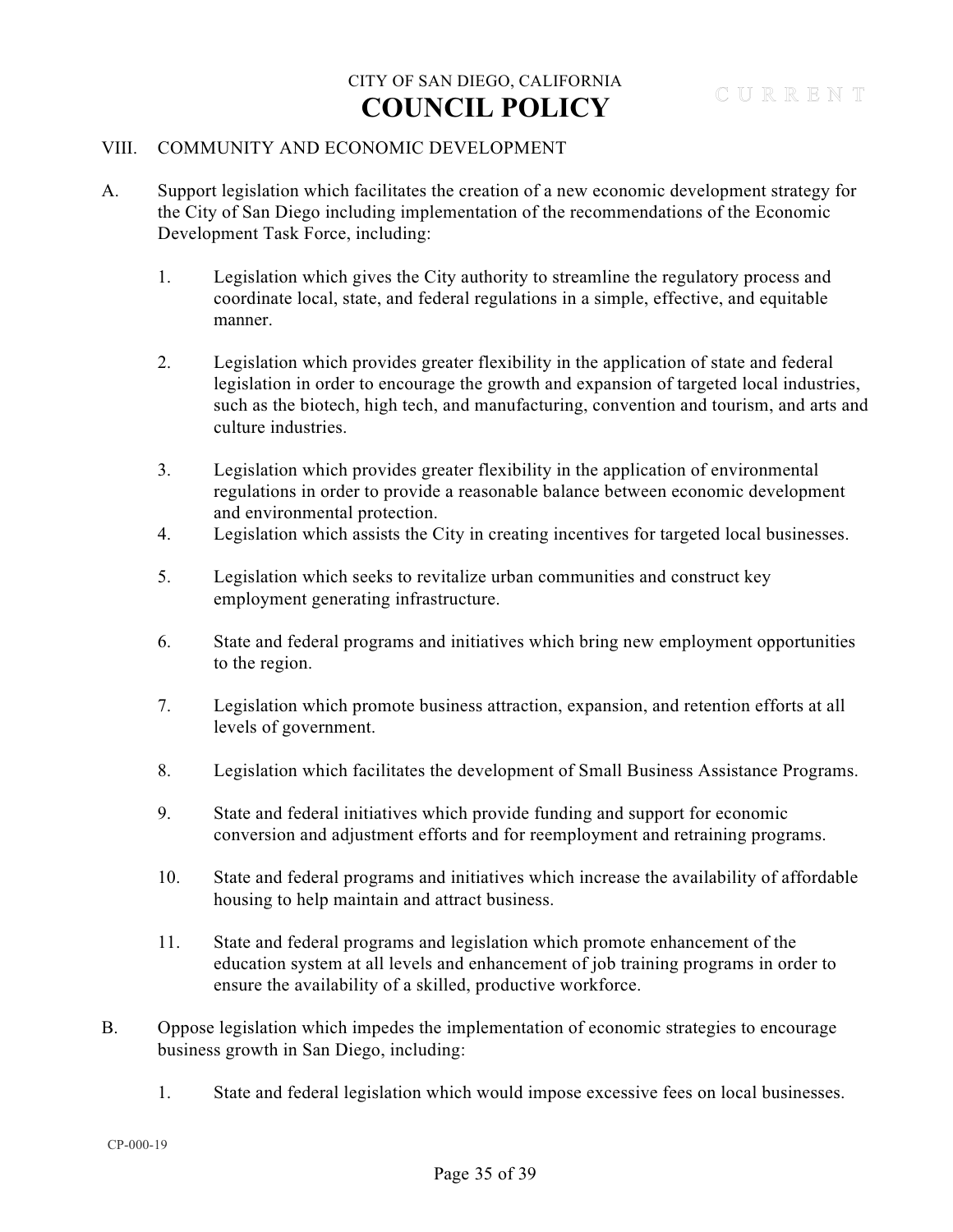- 2. State and federal legislation which would eliminate industrial development bonds and other key local financing mechanisms.
- 3. Legislation which would reduce or eliminate local prerogative in economic development decisions.
- 4. State and federal legislation which would impose excessive fees and taxes on economic development industries such as the convention and tourism industry.
- C. Support efforts to develop increased Federal and State financial support for and participation in economic and community development programs with local government maintaining final control of planning and implementation for the following goals:
	- 1. Maintain and create tax incentives for private revitalization of existing commercial, industrial and housing resources where such assistance produces net tax and social/community benefits to the City.
	- 2. Exclude redevelopment agencies from competitive bidding statutes, to permit joint development of public facilities by private developers, upon findings of public benefit by the agency.
	- 3. Lower the cost and increase the availability of liability insurance to small business.
	- 4. Support efforts to retain and create financial incentives for private investment in the revitalization of commercial, industrial and residential areas of the City including redevelopment project areas and enterprise zones.
	- 5. Support efforts to retain and increase the ability of the Redevelopment Agency to undertake revitalization of blighted areas through tax increment financing, limitations on toxic cleanup liability, condemnation powers and other strategies as appropriate.
	- 6. Support the continued development of small business in San Diego including technical assistance and financial programs with an emphasis on women and minority owned enterprises.
	- 7. Support efforts to encourage the participation of financial institutions in local community economic development programs.
	- 8. Support efforts to promote a regional approach to economic development which preserves local authority.
	- 9. Support efforts to retain and increase the competitiveness and viability of the San Diego economy through: (1) appropriate regulatory policies, (2) support for public educational institutions, technology transfer, research and development, (3) development of export markets, (4) employment and training programs, (5)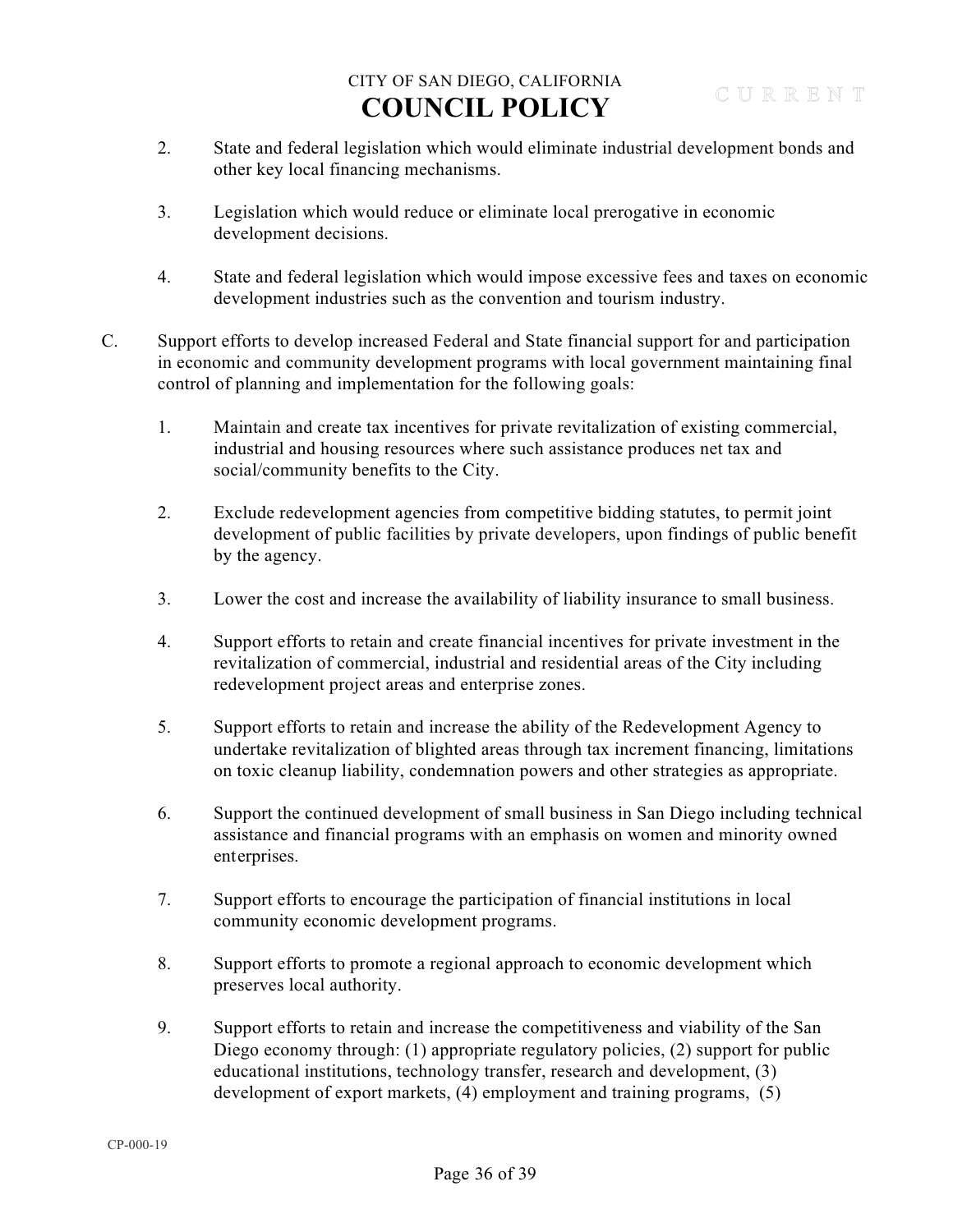development of affordable housing programs, and (6) support for the convention and tourism industry.

- 10. Support efforts to establish permanent legislative prohibitions against the transfer of redevelopment funds to the State.
- 11. Support funding for a major economic conversion program to assist local areas, industries and workers impacted by cuts in defense spending.
- 12. Support efforts to protect existing military facilities. Oppose any efforts by DOD to transfer functions to other installations outside this area.
- 13. Support restoration of a Federal jobs program to train workers and rebuild public infrastructure.
- 14. Oppose efforts which diminish the housing and community and economic development authority of local elected officials.
- 15. Oppose efforts which restrict or reduce the authority or flexibility of local governments, or which grant the State or Federal government approval or veto authority, in the implementation of local redevelopment, revitalization, and rehabilitation projects, including the use of tax increment financing by local agencies.
- 16. Oppose State and Federal mandated referendum requirements for local community and economic development projects which would alter those contained in the San Diego Charter.
- D. Support legislation to encourage the creation and expansion of enterprise zones to address the needs of severely depressed, highly impacted urban areas.
	- 1. Support legislation amending current state enterprise zone law to:
		- a. Expand the definition of "qualified employee" to make job placements of zone residents easier.
		- b. Combine the two kinds of state enterprise zone laws, incorporating the best elements of each.
		- c. Eliminate the "alternative minimum tax" for businesses in enterprise zones.
		- d. Permit tax credits against sales taxes paid to purchase building materials used to develop, redevelop, expand, rehabilitate or improve a building in a zone, including residences.
		- e. Permit tax credits against the cost of health and retirement benefits provided to new low income employees.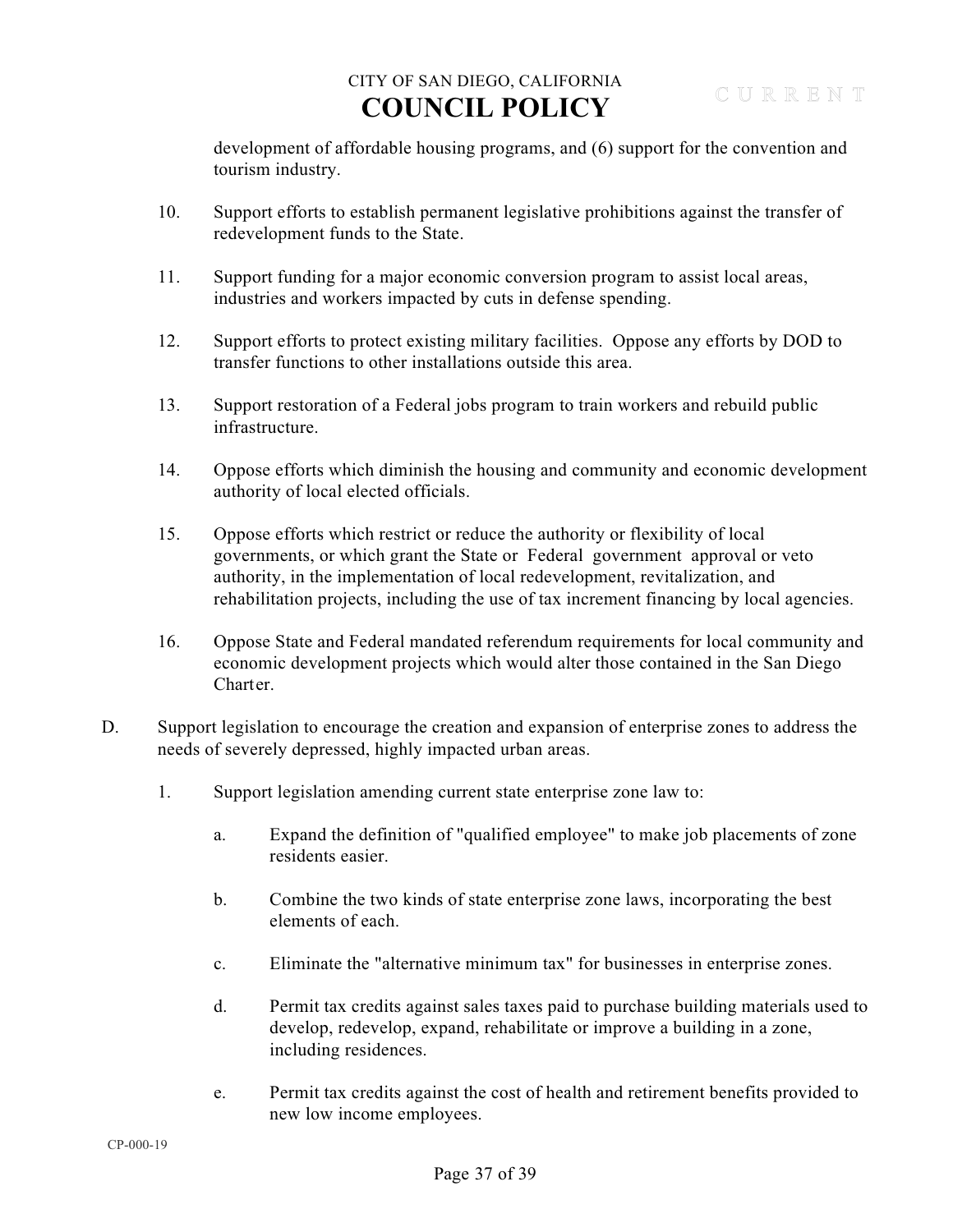- f. Expand the definition of "equipment" on which tax credits may be claimed to include new technology improvements, such as computers, inventory management systems, communications, etc., and eliminate the limit on such purchases.
- 2. Support legislation to create federal enterprise zones with the following characteristics:
	- a. Provide for the creation of sufficient numbers of zones nationwide based upon appropriate criteria so that areas experiencing serious blight can access the program.
	- b. Use tax incentives sparingly but make them significant, such as
		- large and easy to use tax credits against the wages of new employees who are low income and/or unemployed.
		- tax credits against the cost to develop, redevelop, expand, rehabilitate, or improve a building in a zone, including residences, to improve the physical condition of blighted areas.
	- c. Promote access to capital through
		- deferral of capital gains taxes (including on the sale of residences) invested in the stock of small enterprise zone businesses to promote investment in a way that regulated commercial lenders are unable to perform, including investments made in Special Small Business Investment Corporations.
		- limit the issuance of tax exempt private activity bonds only to businesses in enterprise zones.
	- d. Provide federal financing for needed assistance programs
		- expand and focus job training programs into enterprise zones and make the tax credits on employee wages available to persons hired from the job program.
		- provide direct federal assistance for local law enforcement in enterprise zones to overcome primary disincentives to businesses locating within zones - crime.
		- revise regulations on the use of Community Development Block Grants to expand the ability of local agencies to fund local assistance activities (such as San Diego's "Job Referral Service").